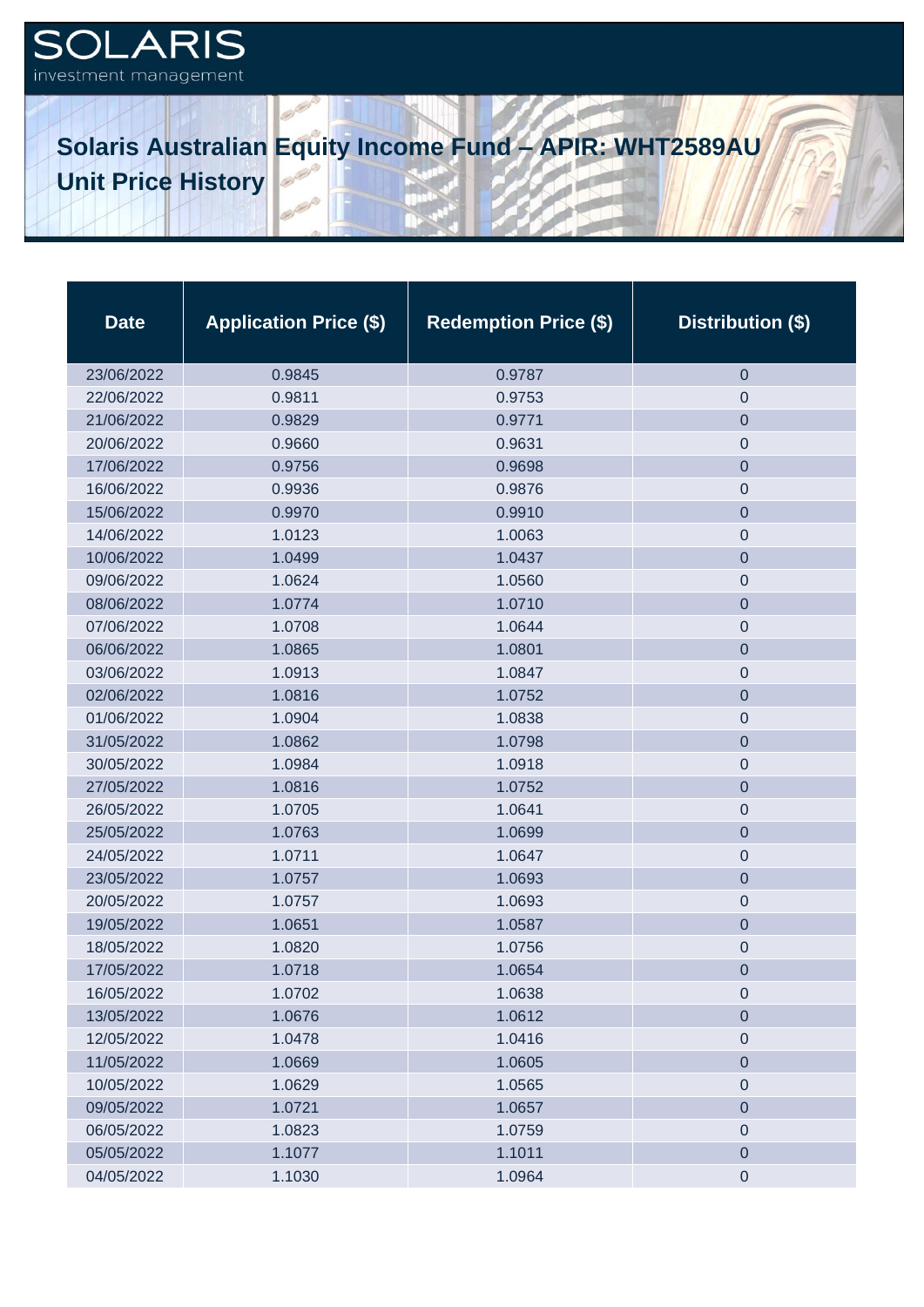| 03/05/2022 | 1.1035 | 1.0969 | $\mathbf 0$      |
|------------|--------|--------|------------------|
| 02/05/2022 | 1.1074 | 1.1008 | $\boldsymbol{0}$ |
| 29/04/2022 | 1.1216 | 1.1148 | $\pmb{0}$        |
| 28/04/2022 | 1.1091 | 1.1025 | $\mathbf 0$      |
| 27/04/2022 | 1.0952 | 1.0886 | $\mathbf 0$      |
| 26/04/2022 | 1.1048 | 1.0982 | $\mathbf 0$      |
| 22/04/2022 | 1.1280 | 1.1212 | $\mathbf 0$      |
| 21/04/2022 | 1.1456 | 1.1388 | $\pmb{0}$        |
| 20/04/2022 | 1.1408 | 1.1340 | $\mathbf 0$      |
| 19/04/2022 | 1.1383 | 1.1315 | $\mathbf 0$      |
| 14/04/2022 | 1.1309 | 1.1241 | $\mathbf 0$      |
| 13/04/2022 | 1.1245 | 1.1117 | $\pmb{0}$        |
| 12/04/2022 | 1.1220 | 1.1152 | $\pmb{0}$        |
| 11/04/2022 | 1.1257 | 1.1189 | $\pmb{0}$        |
| 08/04/2022 | 1.1246 | 1.1178 | $\pmb{0}$        |
| 07/04/2022 | 1.1193 | 1.1127 | $\pmb{0}$        |
| 06/04/2022 | 1.1266 | 1.1198 | $\mathbf 0$      |
| 05/04/2022 | 1.1319 | 1.1251 | $\mathbf 0$      |
| 04/04/2022 | 1.1290 | 1.1222 | $\mathbf 0$      |
| 01/04/2022 | 1.1264 | 1.1196 | $\mathbf 0$      |
| 31/03/2022 | 1.1262 | 1.1194 | 0.0329349        |
| 30/03/2022 | 1.1594 | 1.1524 | $\mathbf 0$      |
| 29/03/2022 | 1.1523 | 1.1455 | $\mathbf 0$      |
| 28/03/2022 | 1.1462 | 1.1394 | $\pmb{0}$        |
| 25/03/2022 | 1.1442 | 1.1374 | $\pmb{0}$        |
| 24/03/2022 | 1.1426 | 1.1358 | $\pmb{0}$        |
| 23/03/2022 | 1.1412 | 1.1344 | $\pmb{0}$        |
| 22/03/2022 | 1.1362 | 1.1294 | $\pmb{0}$        |
| 21/03/2022 | 1.1252 | 1.1184 | $\pmb{0}$        |
| 18/03/2022 | 1.1282 | 1.1214 | 0                |
| 17/03/2022 | 1.1216 | 1.1148 | $\pmb{0}$        |
| 16/03/2022 | 1.1114 | 1.1048 | 0                |
| 15/03/2022 | 1.1006 | 1.0940 | $\overline{0}$   |
| 14/03/2022 | 1.1091 | 1.1025 | $\mathbf 0$      |
| 11/03/2022 | 1.0943 | 1.0877 | $\overline{0}$   |
| 10/03/2022 | 1.1040 | 1.0974 | $\pmb{0}$        |
| 09/03/2022 | 1.0898 | 1.0832 | $\overline{0}$   |
| 08/03/2022 | 1.0802 | 1.0738 | $\pmb{0}$        |
| 07/03/2022 | 1.0894 | 1.0828 | $\pmb{0}$        |
| 04/03/2022 | 1.0944 | 1.0911 | $\pmb{0}$        |
| 03/03/2022 | 1.1021 | 1.0955 | $\pmb{0}$        |
| 02/03/2022 | 1.0949 | 1.0883 | $\pmb{0}$        |
| 01/03/2022 | 1.0926 | 1.0860 | $\pmb{0}$        |
| 28/02/2022 | 1.0857 | 1.0793 | $\pmb{0}$        |
| 25/02/2022 | 1.0782 | 1.0718 | $\mathbf 0$      |
| 24/02/2022 | 1.0750 | 1.0686 | $\mathbf 0$      |
| 23/02/2022 | 1.1032 | 1.0966 | $\pmb{0}$        |
| 22/02/2022 | 1.0935 | 1.0869 | $\pmb{0}$        |
| 21/02/2022 | 1.1043 | 1.0977 | $\pmb{0}$        |
| 18/02/2022 | 1.1036 | 1.0970 | $\pmb{0}$        |
| 17/02/2022 | 1.1206 | 1.1138 | $\pmb{0}$        |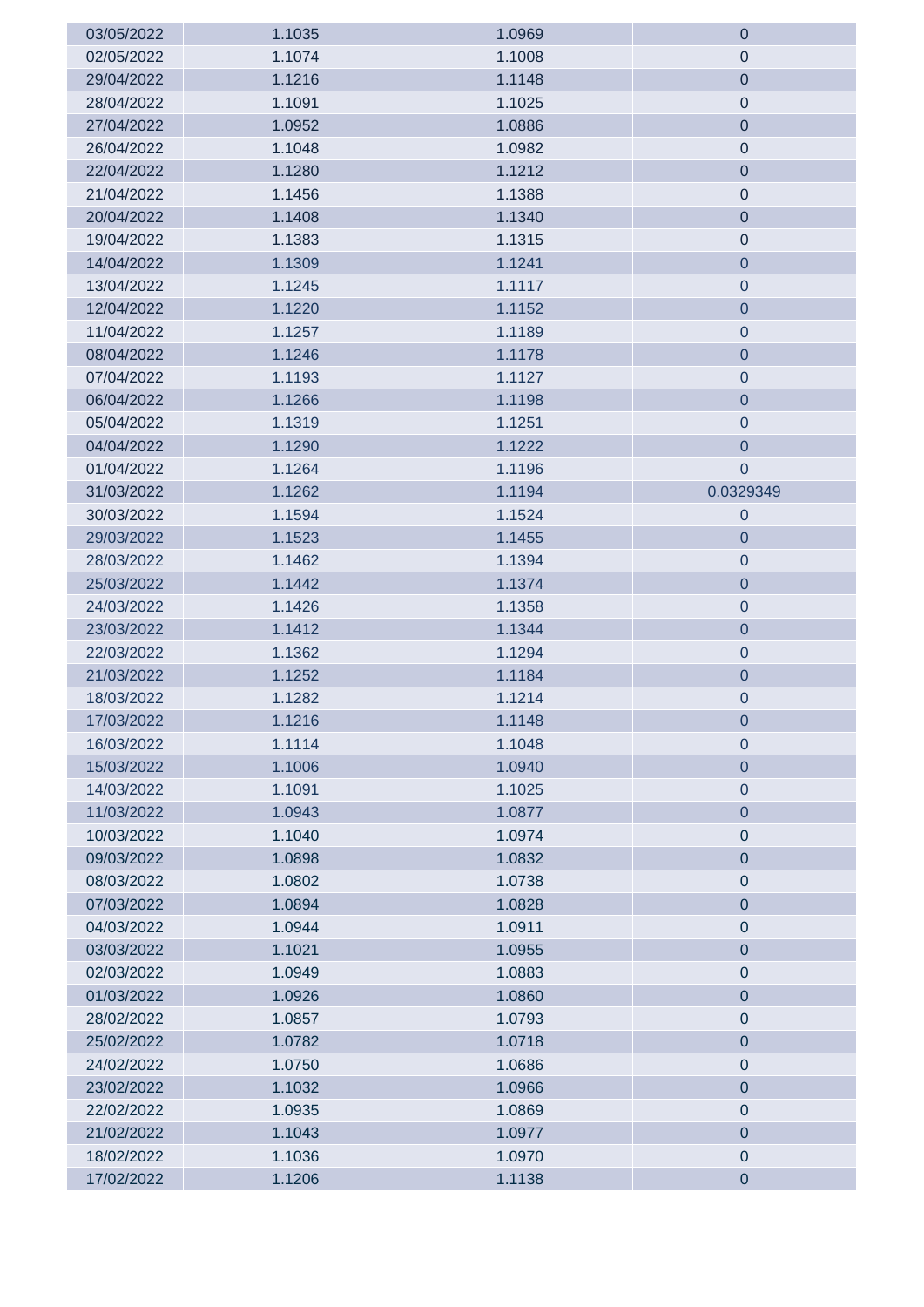| 16/02/2022 | 1.1158 | 1.1092 | $\mathbf 0$      |
|------------|--------|--------|------------------|
| 15/02/2022 | 1.1017 | 1.0951 | $\mathbf 0$      |
| 14/02/2022 | 1.1074 | 1.1008 | $\pmb{0}$        |
| 11/02/2022 | 1.1048 | 1.0982 | $\mathbf 0$      |
| 10/02/2022 | 1.1145 | 1.1079 | $\pmb{0}$        |
| 09/02/2022 | 1.1125 | 1.1059 | $\mathbf 0$      |
| 08/02/2022 | 1.1019 | 1.0953 | $\mathbf 0$      |
| 07/02/2022 | 1.0884 | 1.0818 | $\mathbf 0$      |
| 04/02/2022 | 1.0901 | 1.0835 | $\pmb{0}$        |
| 03/02/2022 | 1.0822 | 1.0758 | $\pmb{0}$        |
| 02/02/2022 | 1.0831 | 1.0767 | $\pmb{0}$        |
| 01/02/2022 | 1.0686 | 1.0622 | $\pmb{0}$        |
| 31/01/2022 | 1.0627 | 1.0584 | $\pmb{0}$        |
| 28/01/2022 | 1.0648 | 1.0584 | $\pmb{0}$        |
| 27/01/2022 | 1.0400 | 1.0338 | $\pmb{0}$        |
| 25/01/2022 | 1.0544 | 1.0512 | $\overline{0}$   |
| 24/01/2022 | 1.0843 | 1.0779 | $\pmb{0}$        |
| 21/01/2022 | 1.0894 | 1.0828 | $\overline{0}$   |
| 20/01/2022 | 1.1146 | 1.1080 | $\boldsymbol{0}$ |
| 19/01/2022 | 1.1122 | 1.1056 | $\overline{0}$   |
| 18/01/2022 | 1.1233 | 1.1154 | $\pmb{0}$        |
| 17/01/2022 | 1.1233 | 1.1165 | $\pmb{0}$        |
| 14/01/2022 | 1.1195 | 1.1129 | $\pmb{0}$        |
| 13/01/2022 | 1.1335 | 1.1267 | $\pmb{0}$        |
| 12/01/2022 | 1.1253 | 1.1185 | $\pmb{0}$        |
| 11/01/2022 | 1.1173 | 1.1107 | $\pmb{0}$        |
| 10/01/2022 | 1.1249 | 1.1181 | $\pmb{0}$        |
| 07/01/2022 | 1.1217 | 1.183  | $\pmb{0}$        |
| 06/01/2022 | 1.1129 | 1.1063 | $\pmb{0}$        |
| 05/01/2022 | 1.1434 | 1.1366 | $\mathbf 0$      |
| 04/01/2022 | 1.1462 | 1.1394 | $\overline{0}$   |
| 31/12/2021 | 1.1246 | 1.1178 | 0.0185924        |
| 30/12/2021 | 1.1540 | 1.1470 | $\pmb{0}$        |
| 29/12/2021 | 1.1520 | 1.1452 | $\mathbf 0$      |
| 24/12/2021 | 1.1391 | 1.1323 | $\pmb{0}$        |
| 23/12/2021 | 1.1352 | 1.1284 | $\pmb{0}$        |
| 22/12/2021 | 1.1309 | 1.1241 | $\pmb{0}$        |
| 21/12/2021 | 1.131  | 1.1246 | $\pmb{0}$        |
| 20/12/2021 | 1.1206 | 1.1138 | $\pmb{0}$        |
| 17/12/2021 | 1.1232 | 1.1164 | $\pmb{0}$        |
| 16/12/2021 | 1.1220 | 1.1152 | $\pmb{0}$        |
| 15/12/2021 | 1.1276 | 1.1208 | $\overline{0}$   |
| 14/12/2021 | 1.1341 | 1.1273 | $\pmb{0}$        |
| 13/12/2021 | 1.1366 | 1.1298 | $\overline{0}$   |
| 10/12/2021 | 1.1326 | 1.1258 | $\pmb{0}$        |
| 09/12/2021 | 1.1368 | 1.1300 | $\overline{0}$   |
| 08/12/2021 | 1.1410 | 1.1342 | $\pmb{0}$        |
| 07/12/2021 | 1.1258 | 1.1190 | $\pmb{0}$        |
| 06/12/2021 | 1.1138 | 1.1072 | $\pmb{0}$        |
| 03/12/2021 | 1.1149 | 1.1083 | $\pmb{0}$        |
| 02/12/2021 | 1.1127 | 1.1061 | $\pmb{0}$        |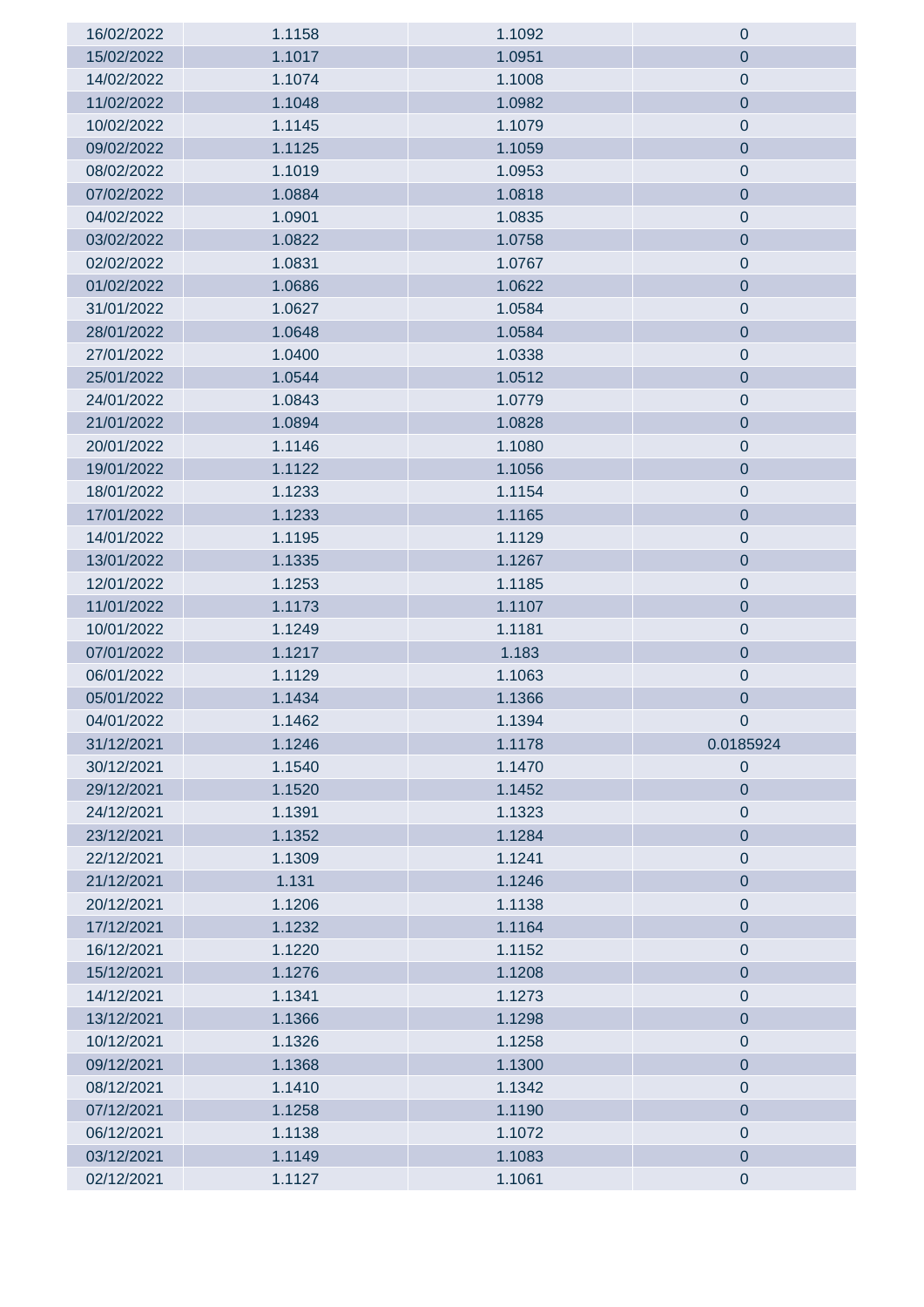| 01/12/2021 | 1.1139 | 1.1073 | 0              |
|------------|--------|--------|----------------|
| 30/11/2021 | 1.1168 | 1.1102 | 0              |
| 29/11/2021 | 1.1128 | 1.1062 | $\mathbf 0$    |
| 26/11/2021 | 1.1216 | 1.1148 | $\pmb{0}$      |
| 25/11/2021 | 1.1430 | 1.1362 | $\overline{0}$ |
| 24/11/2021 | 1.1415 | 1.1347 | $\pmb{0}$      |
| 23/11/2021 | 1.1440 | 1.1372 | $\mathbf 0$    |
| 22/11/2021 | 1.1349 | 1.1281 | $\pmb{0}$      |
| 19/11/2021 | 1.1427 | 1.1359 | $\pmb{0}$      |
| 18/11/2021 | 1.1392 | 1.1324 | $\pmb{0}$      |
| 17/11/2021 | 1.1374 | 1.1306 | $\pmb{0}$      |
| 16/11/2021 | 1.1439 | 1.1371 | $\pmb{0}$      |
| 15/11/2021 | 1.1526 | 1.1458 | $\pmb{0}$      |
| 12/11/2021 | 1.1496 | 1.1428 | $\pmb{0}$      |
| 11/11/2021 | 1.1396 | 1.1328 | $\pmb{0}$      |
| 10/11/2021 | 1.1468 | 1.1400 | $\pmb{0}$      |
| 09/11/2021 | 1.1460 | 1.1392 | $\mathbf 0$    |
| 08/11/2021 | 1.1491 | 1.1423 | $\pmb{0}$      |
| 05/11/2021 | 1.1460 | 1.1392 | $\pmb{0}$      |
| 04/11/2021 | 1.1409 | 1.1341 | $\pmb{0}$      |
| 03/11/2021 | 1.1334 | 1.1266 | $\pmb{0}$      |
| 02/11/2021 | 1.1230 | 1.1162 | $\pmb{0}$      |
| 01/11/2021 | 1.1301 | 1.1233 | $\pmb{0}$      |
| 29/10/2021 | 1.1280 | 1.1212 | $\pmb{0}$      |
| 28/10/2021 | 1.1442 | 1.1374 | $\mathbf 0$    |
| 27/10/2021 | 1.1471 | 1.1403 | $\pmb{0}$      |
| 26/10/2021 | 1.1475 | 1.1407 | $\pmb{0}$      |
| 25/10/2021 | 1.1469 | 1.1401 | $\pmb{0}$      |
| 22/10/2021 | 1.1447 | 1.1379 | $\pmb{0}$      |
| 21/10/2021 | 1.1463 | 1.1395 | $\pmb{0}$      |
| 20/10/2021 | 1.1441 | 1.1373 | 0              |
| 19/10/2021 | 1.1387 | 1.1319 | 0              |
| 18/10/2021 | 1.1362 | 1.1328 | $\overline{0}$ |
| 15/10/2021 | 1.1367 | 1.1299 | $\pmb{0}$      |
| 14/10/2021 | 1.1270 | 1.1202 | $\pmb{0}$      |
| 13/10/2021 | 1.1210 | 1.1142 | $\pmb{0}$      |
| 12/10/2021 | 1.1227 | 1.1159 | $\pmb{0}$      |
| 11/10/2021 | 1.1259 | 1.1191 | $\pmb{0}$      |
| 08/10/2021 | 1.1324 | 1.1256 | $\pmb{0}$      |
| 07/10/2021 | 1.1234 | 1.1166 | $\pmb{0}$      |
| 06/10/2021 | 1.1146 | 1.1080 | $\overline{0}$ |
| 05/10/2021 | 1.1203 | 1.1135 | $\mathbf 0$    |
| 01/10/2021 | 1.1081 | 1.1015 | $\overline{0}$ |
| 30/09/2021 | 1.1300 | 1.1232 | 0.017112       |
| 29/09/2021 | 1.1245 | 1.1177 | $\pmb{0}$      |
| 28/09/2021 | 1.1360 | 1.1292 | $\pmb{0}$      |
| 27/09/2021 | 1.1511 | 1.1443 | $\pmb{0}$      |
| 24/09/2021 | 1.1455 | 1.1387 | $\pmb{0}$      |
| 23/09/2021 | 1.1494 | 1.1426 | $\pmb{0}$      |
| 22/09/2021 | 1.1397 | 1.1329 | $\pmb{0}$      |
| 21/09/2021 | 1.1358 | 1.1290 | $\pmb{0}$      |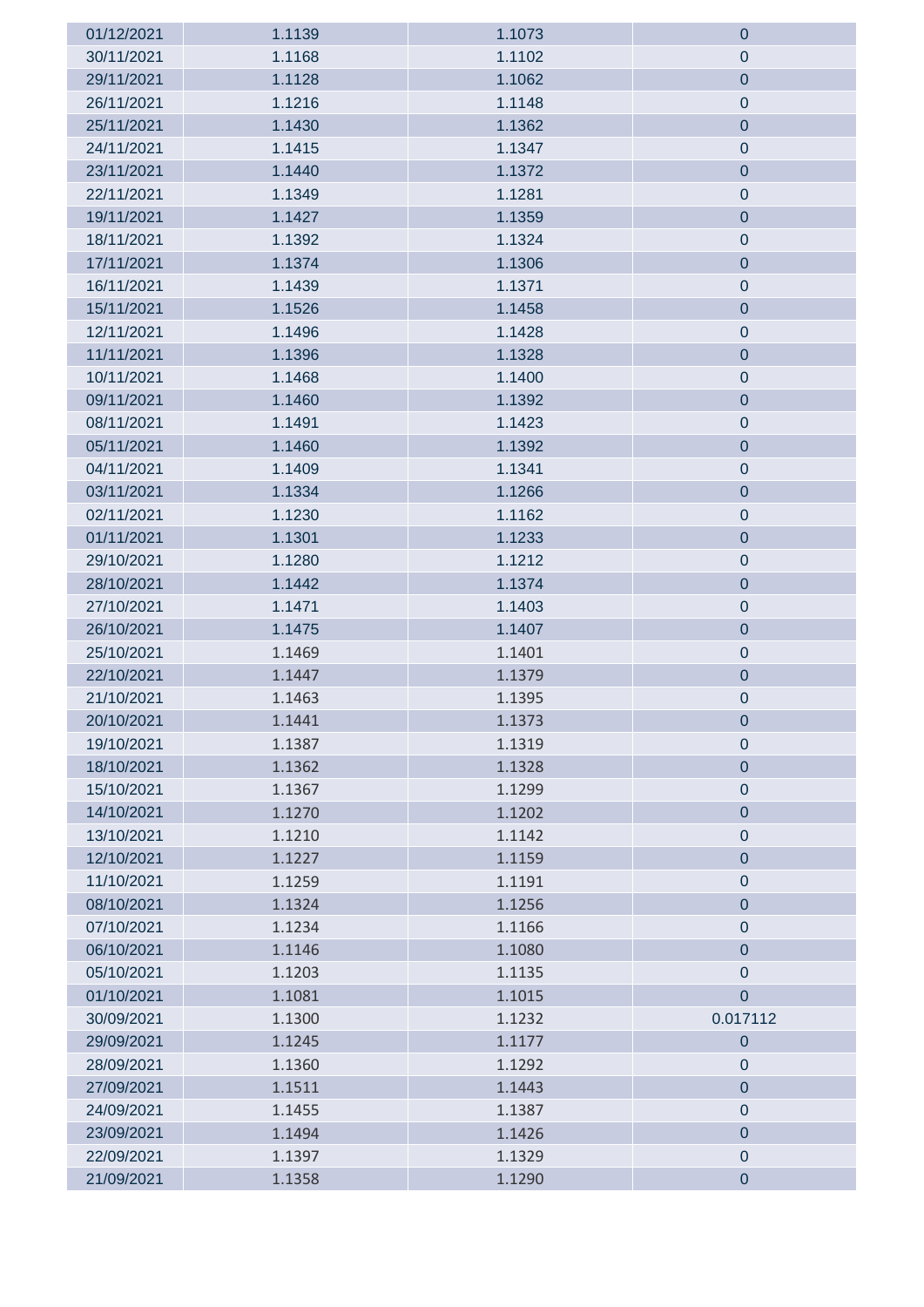| 20/09/2021 | 1.1322 | 1.1254 | $\mathbf 0$    |
|------------|--------|--------|----------------|
| 17/09/2021 | 1.1581 | 1.1511 | $\mathbf 0$    |
| 16/09/2021 | 1.1664 | 1.1594 | $\pmb{0}$      |
| 15/09/2021 | 1.1575 | 1.1505 | $\mathbf 0$    |
| 14/09/2021 | 1.1617 | 1.1547 | $\mathbf 0$    |
| 13/09/2021 | 1.1587 | 1.1517 | $\pmb{0}$      |
| 10/09/2021 | 1.1559 | 1.1489 | $\mathbf 0$    |
| 09/09/2021 | 1.1498 | 1.1430 | $\pmb{0}$      |
| 08/09/2021 | 1.1725 | 1.1655 | $\pmb{0}$      |
| 07/09/2021 | 1.1744 | 1.1674 | $\pmb{0}$      |
| 06/09/2021 | 1.1742 | 1.1672 | $\pmb{0}$      |
| 03/09/2021 | 1.1717 | 1.1647 | $\pmb{0}$      |
| 02/09/2021 | 1.1640 | 1.1570 | $\pmb{0}$      |
| 01/09/2021 | 1.1633 | 1.1563 | $\overline{0}$ |
| 31/08/2021 | 1.1629 | 1.1559 | $\pmb{0}$      |
| 30/08/2021 | 1.1573 | 1.1503 | $\overline{0}$ |
| 27/08/2021 | 1.1562 | 1.1492 | $\pmb{0}$      |
| 26/08/2021 | 1.1552 | 1.1482 | $\overline{0}$ |
| 25/08/2021 | 1.1602 | 1.1532 | $\pmb{0}$      |
| 24/08/2021 | 1.1535 | 1.1466 | $\mathbf 0$    |
| 23/08/2021 | 1.1514 | 1.1446 | $\pmb{0}$      |
| 20/08/2021 | 1.1452 | 1.1384 | $\pmb{0}$      |
| 19/08/2021 | 1.1454 | 1.1386 | $\pmb{0}$      |
| 18/08/2021 | 1.1531 | 1.1463 | $\pmb{0}$      |
| 17/08/2021 | 1.1593 | 1.1523 | $\pmb{0}$      |
| 16/08/2021 | 1.1687 | 1.1617 | $\pmb{0}$      |
| 13/08/2021 | 1.1776 | 1.1706 | $\pmb{0}$      |
| 12/08/2021 | 1.1706 | 1.1636 | $\pmb{0}$      |
| 11/08/2021 | 1.1703 | 1.1633 | $\pmb{0}$      |
| 10/08/2021 | 1.1663 | 1.1593 | $\mathbf 0$    |
| 09/08/2021 | 1.1623 | 1.1553 | $\pmb{0}$      |
| 06/08/2021 | 1.1626 | 1.1556 | $\mathbf 0$    |
| 05/08/2021 | 1.1581 | 1.1511 | $\pmb{0}$      |
| 04/08/2021 | 1.1563 | 1.1493 | $\pmb{0}$      |
| 03/08/2021 | 1.1503 | 1.1435 | $\pmb{0}$      |
| 30/07/2021 | 1.1420 | 1.1352 | $\pmb{0}$      |
| 29/07/2021 | 1.1439 | 1.1371 | $\pmb{0}$      |
| 28/07/2021 | 1.1375 | 1.1307 | $\pmb{0}$      |
| 27/07/2021 | 1.1464 | 1.1396 | $\pmb{0}$      |
| 26/07/2021 | 1.1373 | 1.1305 | $\pmb{0}$      |
| 23/07/2021 | 1.1365 | 1.1297 | $\pmb{0}$      |
| 22/07/2021 | 1.1357 | 1.1289 | $\overline{0}$ |
| 21/07/2021 | 1.1219 | 1.1151 | $\pmb{0}$      |
| 20/07/2021 | 1.1129 | 1.1063 | $\overline{0}$ |
| 19/07/2021 | 1.1197 | 1.1131 | $\pmb{0}$      |
| 16/07/2021 | 1.1313 | 1.1245 | $\pmb{0}$      |
| 15/07/2021 | 1.1300 | 1.1232 | $\pmb{0}$      |
| 14/07/2021 | 1.1308 | 1.1240 | $\pmb{0}$      |
| 13/07/2021 | 1.1272 | 1.1204 | $\pmb{0}$      |
| 12/07/2021 | 1.1292 | 1.1224 | $\pmb{0}$      |
| 09/07/2021 | 1.1185 | 1.1119 | $\pmb{0}$      |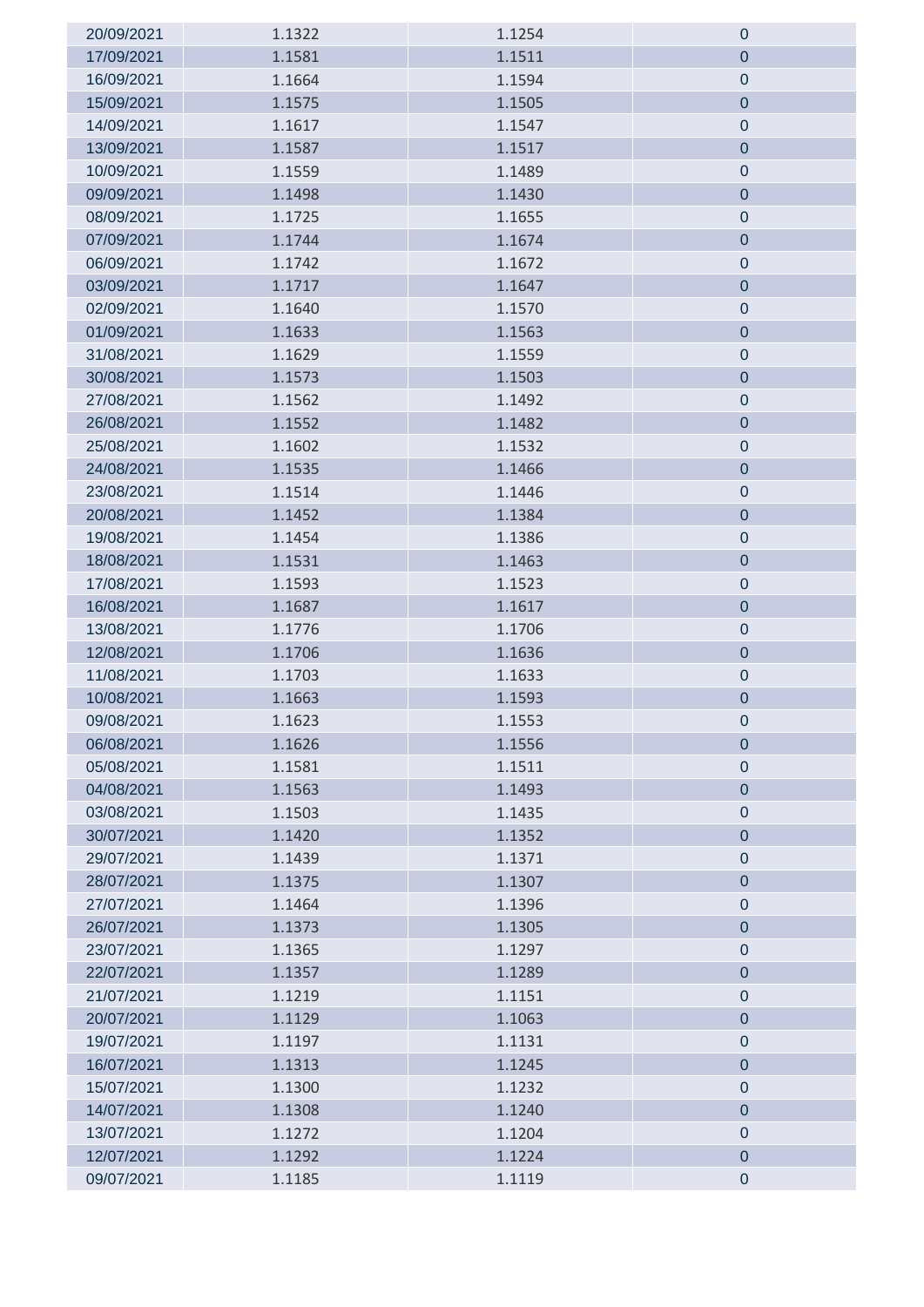| 08/07/2021 | 1.1304 | 1.1236 | 0                |
|------------|--------|--------|------------------|
| 07/07/2021 | 1.1280 | 1.1212 | $\theta$         |
| 06/07/2021 | 1.1182 | 1.1116 | $\mathbf 0$      |
| 05/07/2021 | 1.1249 | 1.1181 | $\mathbf 0$      |
| 02/07/2021 | 1.1252 | 1.1184 | $\overline{0}$   |
| 01/07/2021 | 1.1180 | 1.1114 | $\boldsymbol{0}$ |
| 30/06/2021 | 1.1265 | 1.1197 | 0.002763         |
| 29/06/2021 | 1.1270 | 1.1202 | $\mathbf 0$      |
| 28/06/2021 | 1.1258 | 1.1190 | $\mathbf 0$      |
| 25/06/2021 | 1.1234 | 1.1166 | $\pmb{0}$        |
| 24/06/2021 | 1.1180 | 1.1114 | $\pmb{0}$        |
| 23/06/2021 | 1.1220 | 1.1152 | $\pmb{0}$        |
| 22/06/2021 | 1.1301 | 1.1233 | $\pmb{0}$        |
| 21/06/2021 | 1.1121 | 1.1055 | $\pmb{0}$        |
| 18/06/2021 | 1.1325 | 1.1257 | $\pmb{0}$        |
| 17/06/2021 | 1.1327 | 1.1259 | $\pmb{0}$        |
| 16/06/2021 | 1.1376 | 1.1308 | $\mathbf 0$      |
| 15/06/2021 | 1.1377 | 1.1309 | $\pmb{0}$        |
| 11/06/2021 | 1.1286 | 1.1218 | $\mathbf 0$      |
| 10/06/2021 | 1.1279 | 1.1211 | $\mathbf 0$      |
| 09/06/2021 | 1.1250 | 1.1182 | $\mathbf 0$      |
| 08/06/2021 | 1.1297 | 1.1229 | $\pmb{0}$        |
| 07/06/2021 | 1.1296 | 1.1228 | $\mathbf 0$      |
| 04/06/2021 | 1.1294 | 1.1226 | $\pmb{0}$        |
| 03/06/2021 | 1.1253 | 1.1185 | $\pmb{0}$        |
| 02/06/2021 | 1.1186 | 1.1120 | $\pmb{0}$        |
| 01/06/2021 | 1.1065 | 1.0999 | $\mathbf 0$      |
| 31/05/2021 | 1.1090 | 1.1024 | $\pmb{0}$        |
| 28/05/2021 | 1.1120 | 1.1054 | $\mathbf 0$      |
| 27/05/2021 | 1.0961 | 1.0895 | 0                |
| 26/05/2021 | 1.0964 | 1.0898 | 0                |
| 25/05/2021 | 1.1025 | 1.0959 | 0                |
| 24/05/2021 | 1.0919 | 1.0853 | $\overline{0}$   |
| 21/05/2021 | 1.0914 | 1.0848 | $\pmb{0}$        |
| 20/05/2021 | 1.0882 | 1.0816 | $\pmb{0}$        |
| 19/05/2021 | 1.0768 | 1.0704 | $\pmb{0}$        |
| 18/05/2021 | 1.0972 | 1.0906 | $\pmb{0}$        |
| 17/05/2021 | 1.0898 | 1.0832 | $\pmb{0}$        |
| 14/05/2021 | 1.0883 | 1.0817 | $\pmb{0}$        |
| 13/05/2021 | 1.0831 | 1.0767 | $\mathbf 0$      |
| 12/05/2021 | 1.0897 | 1.0831 | $\pmb{0}$        |
| 11/05/2021 | 1.0996 | 1.0930 | $\pmb{0}$        |
| 10/05/2021 | 1.1109 | 1.1043 | $\pmb{0}$        |
| 07/05/2021 | 1.0962 | 1.0896 | $\pmb{0}$        |
| 06/05/2021 | 1.0937 | 1.0871 | $\pmb{0}$        |
| 05/05/2021 | 1.0988 | 1.0922 | $\pmb{0}$        |
| 04/05/2021 | 1.0959 | 1.0893 | $\pmb{0}$        |
| 03/05/2021 | 1.0886 | 1.0820 | $\pmb{0}$        |
| 30/04/2021 | 1.0870 | 1.0804 | $\pmb{0}$        |
| 29/04/2021 | 1.0953 | 1.0887 | $\pmb{0}$        |
| 28/04/2021 | 1.0949 | 1.0883 | $\pmb{0}$        |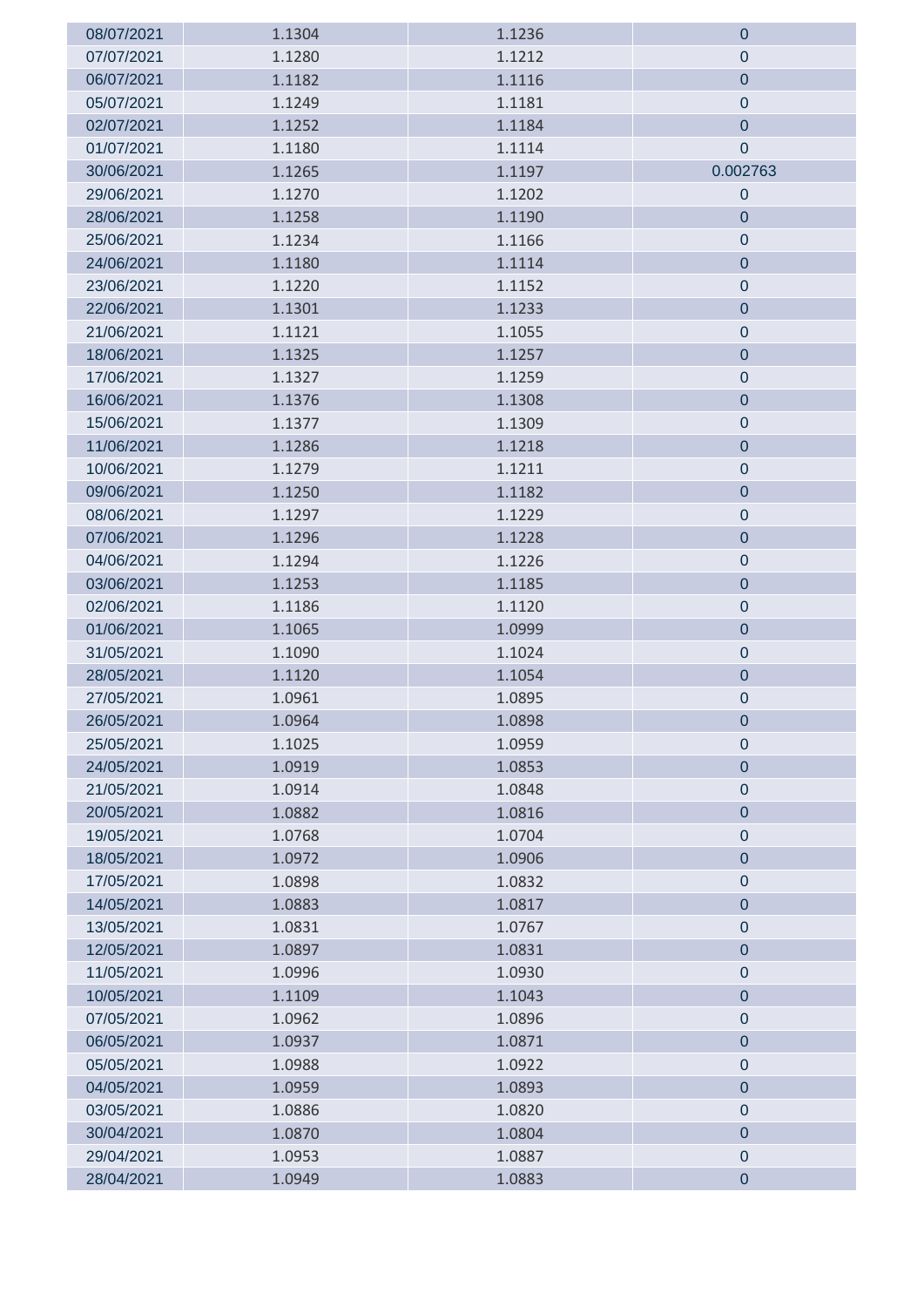| 27/04/2021 | 1.0899 | 1.0833 | $\mathbf 0$      |
|------------|--------|--------|------------------|
| 26/04/2021 | 1.0902 | 1.0836 | $\mathbf 0$      |
| 23/04/2021 | 1.0923 | 1.0857 | $\pmb{0}$        |
| 22/04/2021 | 1.0904 | 1.0838 | $\pmb{0}$        |
| 21/04/2021 | 1.0804 | 1.0740 | $\pmb{0}$        |
| 20/04/2021 | 1.0839 | 1.0775 | $\mathbf 0$      |
| 19/04/2021 | 1.0905 | 1.0839 | $\mathbf 0$      |
| 16/04/2021 | 1.0906 | 1.0840 | $\overline{0}$   |
| 15/04/2021 | 1.0914 | 1.0849 | $\pmb{0}$        |
| 14/04/2021 | 1.0830 | 1.0765 | $\mathbf 0$      |
| 13/04/2021 | 1.0764 | 1.0700 | $\mathbf 0$      |
| 12/04/2021 | 1.0756 | 1.0692 | $\overline{0}$   |
| 09/04/2021 | 1.0808 | 1.0744 | $\pmb{0}$        |
| 08/04/2021 | 1.0807 | 1.0742 | $\pmb{0}$        |
| 07/04/2021 | 1.0678 | 1.0614 | $\pmb{0}$        |
| 06/04/2021 | 1.0611 | 1.0548 | $\pmb{0}$        |
| 01/04/2021 | 1.0528 | 1.0465 | $\mathbf 0$      |
| 31/03/2021 | 1.0479 | 1.0416 | 0.007946         |
| 30/03/2021 | 1.0475 | 1.0412 | $\mathbf 0$      |
| 29/03/2021 | 1.0574 | 1.0511 | $\mathbf 0$      |
| 26/03/2021 | 1.0608 | 1.0545 | $\mathbf 0$      |
| 25/03/2021 | 1.0573 | 1.0510 | $\overline{0}$   |
| 24/03/2021 | 1.0536 | 1.0473 | $\mathbf 0$      |
| 23/03/2021 | 1.0498 | 1.0435 | $\overline{0}$   |
| 22/03/2021 | 1.0511 | 1.0448 | $\mathbf 0$      |
| 19/03/2021 | 1.0437 | 1.0375 | $\pmb{0}$        |
| 18/03/2021 | 1.0475 | 1.0413 | $\pmb{0}$        |
| 17/03/2021 | 1.0560 | 1.0497 | $\pmb{0}$        |
| 16/03/2021 | 1.0612 | 1.0549 | $\pmb{0}$        |
| 15/03/2021 | 1.0535 | 1.0472 | $\mathbf 0$      |
| 12/03/2021 | 1.0515 | 1.0452 | $\boldsymbol{0}$ |
| 11/03/2021 | 1.0431 | 1.0368 | $\mathbf 0$      |
| 10/03/2021 | 1.0448 | 1.0386 | $\pmb{0}$        |
| 09/03/2021 | 1.0550 | 1.0487 | $\pmb{0}$        |
| 08/03/2021 | 1.0499 | 1.0437 | $\pmb{0}$        |
| 05/03/2021 | 1.0435 | 1.0372 | $\overline{0}$   |
| 04/03/2021 | 1.0525 | 1.0462 | $\overline{0}$   |
| 03/03/2021 | 1.0563 | 1.0500 | $\overline{0}$   |
| 02/03/2021 | 1.044  | 1.0377 | 0.009200         |
| 01/03/2021 | 1.0596 | 1.0533 | $\pmb{0}$        |
| 26/02/2021 | 1.0402 | 1.0340 | $\mathbf 0$      |
| 25/02/2021 | 1.0670 | 1.0607 | $\pmb{0}$        |
| 24/02/2021 | 1.0569 | 1.0505 | $\mathbf 0$      |
| 23/02/2021 | 1.0680 | 1.0616 | $\pmb{0}$        |
| 22/02/2021 | 1.0574 | 1.0511 | $\pmb{0}$        |
| 19/02/2021 | 1.0600 | 1.0536 | $\overline{0}$   |
| 18/02/2021 | 1.0772 | 1.0708 | $\mathbf 0$      |
| 17/02/2021 | 1.0789 | 1.0725 | $\overline{0}$   |
| 16/02/2021 | 1.0861 | 1.0796 | $\pmb{0}$        |
| 15/02/2021 | 1.0771 | 1.0706 | $\pmb{0}$        |
| 12/02/2021 | 1.0680 | 1.0616 | $\pmb{0}$        |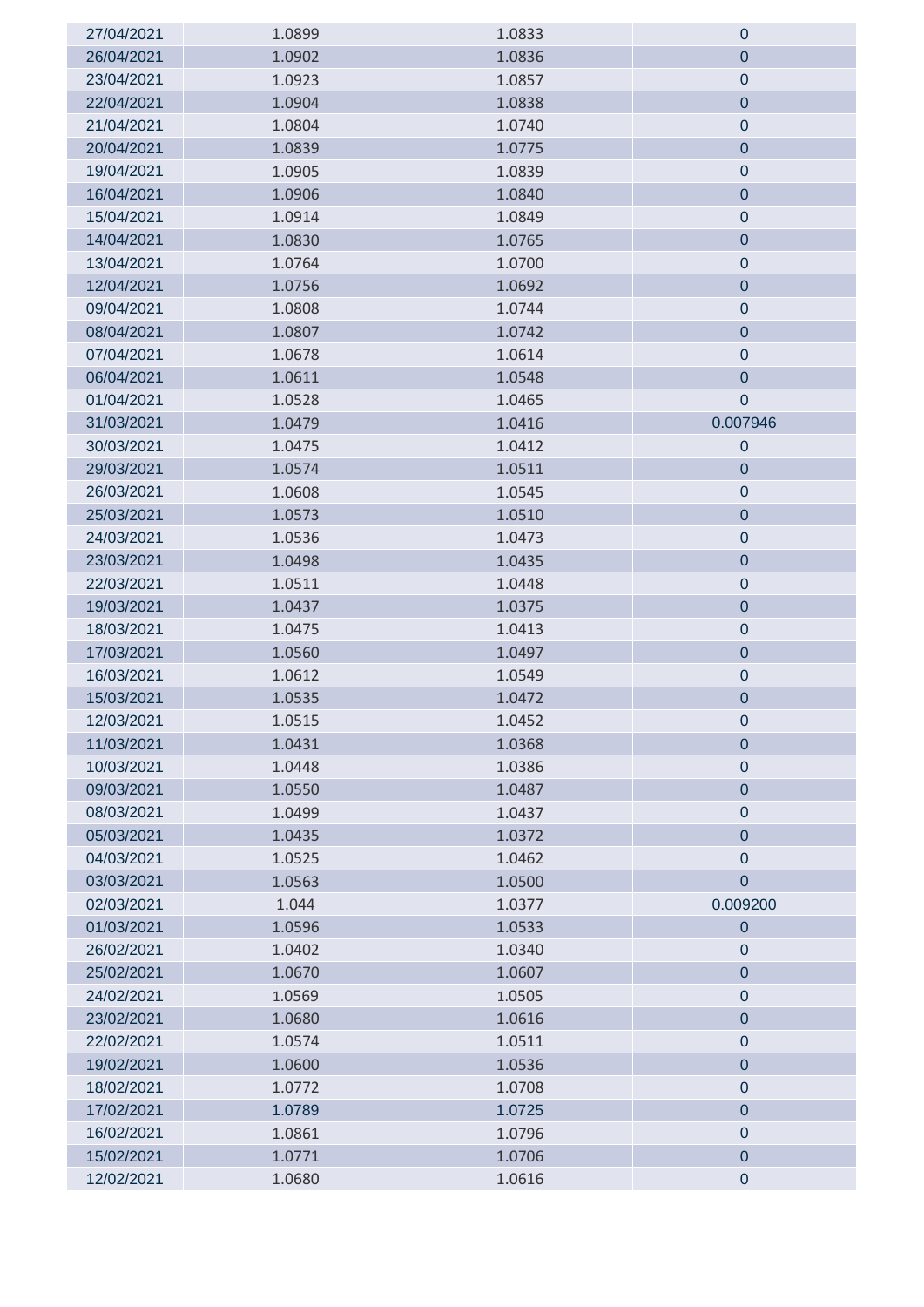| 11/02/2021               | 1.0744           | 1.0680           | $\pmb{0}$                     |
|--------------------------|------------------|------------------|-------------------------------|
| 10/02/2021               | 1.0745           | 1.0680           | $\pmb{0}$                     |
| 09/02/2021               | 1.0687           | 1.0623           | $\pmb{0}$                     |
| 08/02/2021               | 1.0757           | 1.0693           | $\pmb{0}$                     |
| 05/02/2021               | 1.0674           | 1.0610           | $\pmb{0}$                     |
| 04/02/2021               | 1.0573           | 1.0510           | $\pmb{0}$                     |
| 03/02/2021               | 1.0666           | 1.0602           | $\pmb{0}$                     |
| 02/02/2021               | 1.0578           | 1.0514           | $\pmb{0}$                     |
| 01/02/2021               | 1.0436           | 1.0373           | $\overline{0}$                |
| 29/01/2021               | 1.0358           | 1.0296           | $\pmb{0}$                     |
| 28/01/2021               | 1.0434           | 1.0371           | $\pmb{0}$                     |
| 27/01/2021               | 1.0615           | 1.0552           | $\pmb{0}$                     |
| 25/01/2021               | 1.0685           | 1.0621           | $\pmb{0}$                     |
| 22/01/2021               | 1.0642           | 1.0578           | $\pmb{0}$                     |
| 21/01/2021               | 1.0682           | 1.0618           | $\pmb{0}$                     |
| 20/01/2021               | 1.0612           | 1.0549           | $\pmb{0}$                     |
| 19/01/2021               | 1.0588           | 1.0524           | $\pmb{0}$                     |
| 18/01/2021               | 1.0454           | 1.0391           | $\pmb{0}$                     |
| 15/01/2021               | 1.0517           | 1.0454           | $\pmb{0}$                     |
| 14/01/2021               | 1.0514           | 1.0451           | $\pmb{0}$                     |
| 13/01/2021               | 1.0486           | 1.0423           | $\overline{0}$                |
|                          |                  |                  |                               |
| 12/01/2021               | 1.0480           | 1.0418           | $\pmb{0}$                     |
| 11/01/2021               | 1.0513           | 1.0450           | $\pmb{0}$                     |
| 08/01/2021               | 1.0610           | 1.0547           | $\pmb{0}$                     |
| 07/01/2021               | 1.0518           | 1.0455           | $\pmb{0}$                     |
| 06/01/2021               | 1.0367           | 1.0305           | $\pmb{0}$                     |
| 05/01/2021               | 1.0486           | 1.0423           | $\pmb{0}$                     |
| 04/01/2021               | 1.0491           | 1.0429           | $\pmb{0}$                     |
| 31/12/2020               | 1.0343           | 1.0281           | 0.004134                      |
| 30/12/2020               | 1.0529           | 1.0466           | $\mathbf{0}$                  |
| 29/12/2020               | 1.0544           | 1.0481           | $\mathbf{O}$                  |
| 24/12/2020               | 1.0487           | 1.0425           | $\theta$                      |
| 23/12/2020               | 1.0450           | 1.0387           | $\overline{0}$                |
| 22/12/2020               | 1.0368           | 1.0306           | $\boldsymbol{0}$              |
| 21/12/2020               | 1.0455           | 1.0392           | $\boldsymbol{0}$              |
| 18/12/2020               | 1.0470           | 1.0407           | $\overline{0}$                |
| 17/12/2020               | 1.0614           | 1.0551           | $\boldsymbol{0}$              |
| 16/12/2020               | 1.0500           | 1.0437           | $\theta$                      |
| 15/12/2020               | 1.0446           | 1.0384           | $\overline{0}$                |
| 14/12/2020               | 1.0495           | 1.0433           | $\mathbf 0$                   |
| 11/12/2020<br>10/12/2020 | 1.0487<br>1.0552 | 1.0425<br>1.0489 | $\boldsymbol{0}$<br>$\pmb{0}$ |
| 09/12/2020               | 1.0651           | 1.0587           | $\bf 0$                       |
| 08/12/2020               | 1.0613           | 1.0550           | $\pmb{0}$                     |
| 07/12/2020               | 1.0600           | 1.0537           | $\pmb{0}$                     |
| 04/12/2020               | 1.0542           | 1.0479           | $\mathbf 0$                   |
| 03/12/2020               | 1.0502           | 1.0439           | $\pmb{0}$                     |
| 02/12/2020               | 1.0479           | 1.0416           | $\pmb{0}$                     |
| 01/12/2020               | 1.0483           | 1.0421           | $\mathbf 0$                   |
| 30/11/2020               | 1.0379           | 1.0317           | $\pmb{0}$                     |
| 27/11/2020               | 1.0505           | 1.0442           | $\pmb{0}$                     |
|                          |                  |                  |                               |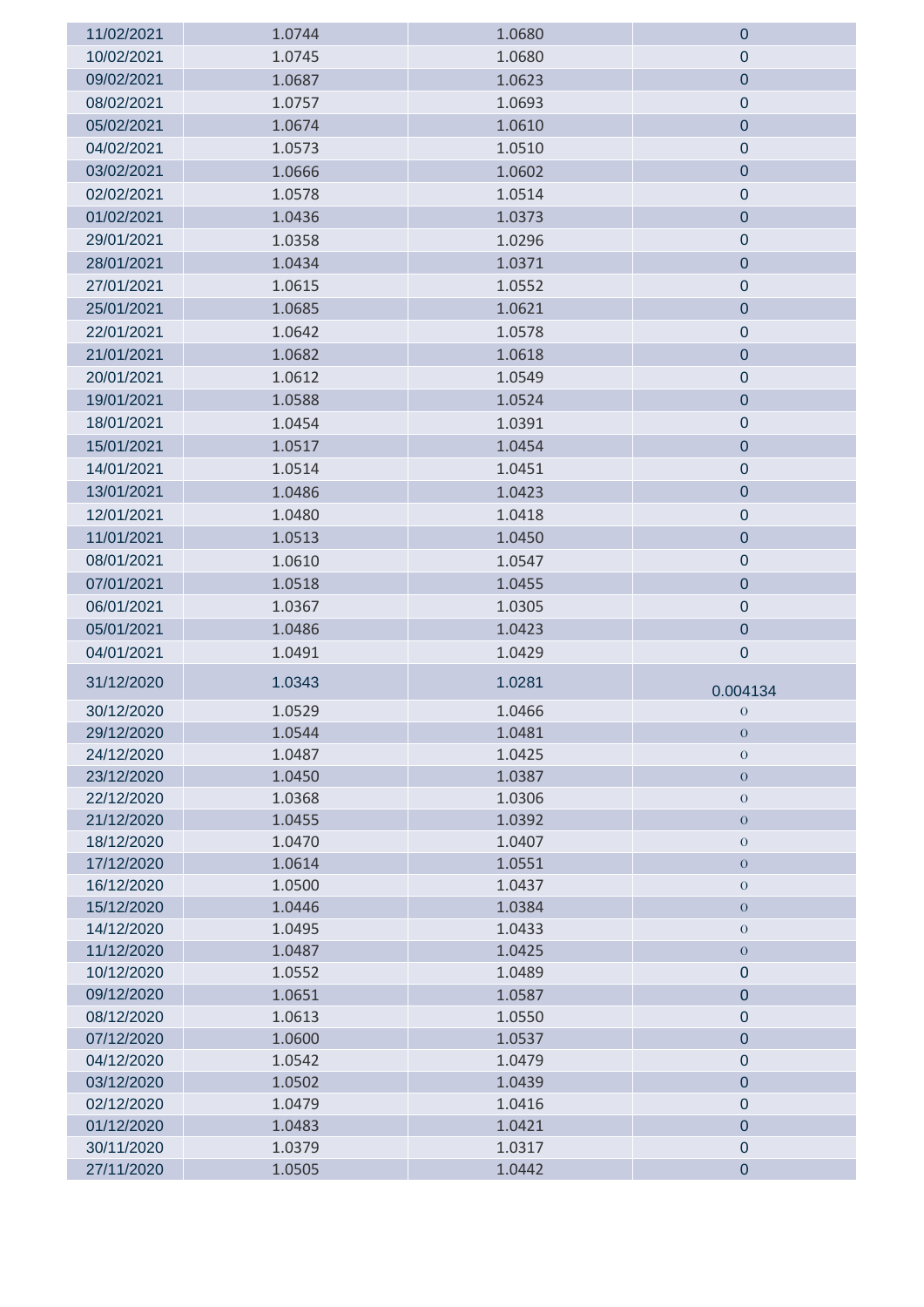| 26/11/2020 | 1.0581 | 1.0518 | $\theta$                    |
|------------|--------|--------|-----------------------------|
| 25/11/2020 | 1.0673 | 1.0609 | $\overline{0}$              |
| 24/11/2020 | 1.0599 | 1.0536 | $\pmb{0}$                   |
| 23/11/2020 | 1.0456 | 1.0393 | $\pmb{0}$                   |
| 20/11/2020 | 1.0417 | 1.0355 | $\pmb{0}$                   |
| 19/11/2020 | 1.0446 | 1.0384 | $\mathbf 0$                 |
| 18/11/2020 | 1.0429 | 1.0367 | $\pmb{0}$                   |
| 17/11/2020 | 1.0369 | 1.0307 | $\mathbf 0$                 |
| 16/11/2020 | 1.0341 | 1.0279 | $\pmb{0}$                   |
| 13/11/2020 | 1.0206 | 1.0145 | $\pmb{0}$                   |
| 12/11/2020 | 1.0219 | 1.0158 | $\pmb{0}$                   |
| 11/11/2020 | 1.0265 | 1.0204 | $\overline{0}$              |
| 10/11/2020 | 1.0093 | 1.0032 | $\pmb{0}$                   |
| 09/11/2020 | 1.0029 | 0.9969 | $\pmb{0}$                   |
| 06/11/2020 | 0.9850 | 0.9791 | $\pmb{0}$                   |
| 05/11/2020 | 0.9745 | 0.9687 | $\pmb{0}$                   |
| 04/11/2020 | 0.9631 | 0.9574 | $\pmb{0}$                   |
| 03/11/2020 | 0.9607 | 0.9549 | $\overline{0}$              |
| 02/11/2020 | 0.9427 | 0.9371 | $\pmb{0}$                   |
| 30/10/2020 | 0.9414 | 0.9358 | $\pmb{0}$                   |
| 29/10/2020 | 0.9486 | 0.9429 | $\pmb{0}$                   |
| 28/10/2020 | 0.9651 | 0.9593 | $\pmb{0}$                   |
| 27/10/2020 | 0.9657 | 0.9599 |                             |
| 26/10/2020 | 0.9821 | 0.9762 | $\pmb{0}$<br>$\overline{0}$ |
| 23/10/2020 | 0.9836 | 0.9777 | $\mathbf 0$                 |
| 22/10/2020 | 0.9860 | 0.9801 | $\pmb{0}$                   |
| 21/10/2020 | 0.9881 | 0.9822 | $\pmb{0}$                   |
| 20/10/2020 | 0.9870 | 0.9811 | $\pmb{0}$                   |
| 19/10/2020 | 0.9945 | 0.9886 | $\pmb{0}$                   |
| 16/10/2020 | 0.9861 | 0.9802 | $\mathbf 0$                 |
| 15/10/2020 | 0.9918 | 0.9858 | $\pmb{0}$                   |
| 14/10/2020 | 0.9877 | 0.9818 | $\pmb{0}$                   |
| 13/10/2020 | 0.9897 | 0.9838 | $\theta$                    |
| 12/10/2020 | 0.9805 | 0.9747 | $\overline{0}$              |
| 09/10/2020 | 0.9754 | 0.9696 | $\pmb{0}$                   |
| 08/10/2020 | 0.9754 | 0.9696 | $\mathbf 0$                 |
| 07/10/2020 | 0.9643 | 0.9585 | $\pmb{0}$                   |
| 06/10/2020 | 0.9514 | 0.9457 | $\overline{0}$              |
| 02/10/2020 | 0.9205 | 0.9150 | $\pmb{0}$                   |
| 01/10/2020 | 0.9336 | 0.9280 | $\overline{0}$              |
| 30/09/2020 | 0.9254 | 0.9199 | 0.012500                    |
| 29/09/2020 | 0.9592 | 0.9535 | $\pmb{0}$                   |
| 28/09/2020 | 0.9587 | 0.9530 | $\boldsymbol{0}$            |
| 25/09/2020 | 0.9614 | 0.9557 | $\overline{0}$              |
| 24/09/2020 | 0.9471 | 0.9415 | $\pmb{0}$                   |
| 23/09/2020 | 0.9556 | 0.9499 | $\pmb{0}$                   |
| 22/09/2020 | 0.9345 | 0.9289 | $\pmb{0}$                   |
| 21/09/2020 | 0.9422 | 0.9366 | $\pmb{0}$                   |
| 18/09/2020 | 0.9500 | 0.9443 | $\boldsymbol{0}$            |
| 17/09/2020 | 0.9512 | 0.9455 | $\overline{0}$              |
| 16/09/2020 | 0.9635 | 0.9577 | $\pmb{0}$                   |
| 15/09/2020 | 0.9525 | 0.9468 | $\pmb{0}$                   |
| 14/09/2020 | 0.9501 | 0.9444 | $\pmb{0}$                   |
|            |        |        |                             |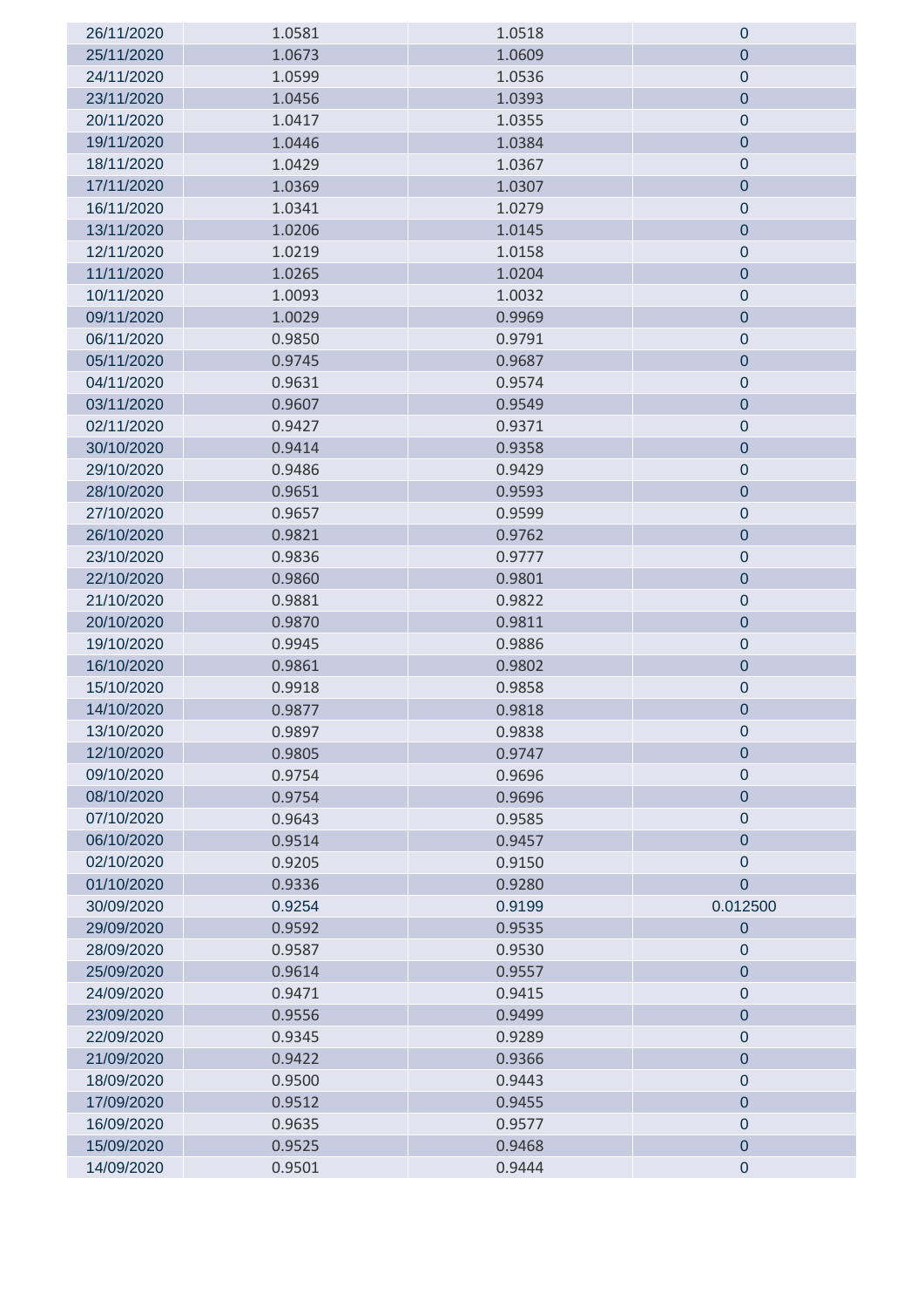| 11/09/2020               | 0.9457           | 0.9401           | $\theta$               |
|--------------------------|------------------|------------------|------------------------|
| 10/09/2020               | 0.9531           | 0.9474           | $\mathbf 0$            |
| 09/09/2020               | 0.9478           | 0.9421           | $\mathbf 0$            |
| 08/09/2020               | 0.9687           | 0.9629           | $\pmb{0}$              |
| 07/09/2020               | 0.9589           | 0.9531           | $\mathbf 0$            |
| 04/09/2020               | 0.9544           | 0.9487           | $\pmb{0}$              |
| 03/09/2020               | 0.9845           | 0.9786           | $\pmb{0}$              |
| 02/09/2020               | 0.9751           | 0.9693           | $\mathbf 0$            |
| 01/09/2020               | 0.9572           | 0.9515           | $\mathbf 0$            |
| 31/08/2020               | 0.9734           | 0.9676           | $\pmb{0}$              |
| 28/08/2020               | 0.9758           | 0.9699           | $\pmb{0}$              |
| 27/08/2020               | 0.9851           | 0.9792           | $\pmb{0}$              |
| 26/08/2020               | 0.9845           | 0.9786           | $\pmb{0}$              |
| 25/08/2020               | 0.9893           | 0.9834           | $\mathbf 0$            |
| 24/08/2020               | 0.9844           | 0.9785           | $\overline{0}$         |
| 21/08/2020               | 0.9818           | 0.9760           | $\pmb{0}$              |
| 20/08/2020               | 0.9835           | 0.9776           | $\pmb{0}$              |
| 19/08/2020               | 0.9924           | 0.9865           | $\pmb{0}$              |
| 18/08/2020               | 0.9848           | 0.9789           | $\pmb{0}$              |
| 17/08/2020               | 0.9776           | 0.9718           | $\pmb{0}$              |
| 14/08/2020               | 0.9848           | 0.9789           | $\overline{0}$         |
| 13/08/2020               | 0.9805           | 0.9747           | $\pmb{0}$              |
| 12/08/2020               | 0.9868           | 0.9809           | $\pmb{0}$              |
| 11/08/2020               | 0.9883           | 0.9824           | $\pmb{0}$              |
| 10/08/2020               |                  | 0.9768           | $\mathbf 0$            |
|                          | 0.9827           |                  |                        |
| 07/08/2020               | 0.9670<br>0.9724 | 0.9612           | $\pmb{0}$              |
| 06/08/2020<br>05/08/2020 | 0.9649           | 0.9665<br>0.9592 | $\pmb{0}$<br>$\pmb{0}$ |
| 04/08/2020               | 0.9719           | 0.9661           | $\pmb{0}$              |
| 03/08/2020               | 0.9533           | 0.9476           | $\pmb{0}$              |
| 31/07/2020               |                  | 0.9475           | $\pmb{0}$              |
|                          | 0.9532           |                  |                        |
| 30/07/2020               | 0.9721           | 0.9663           | $\pmb{0}$              |
| 29/07/2020               | 0.9646           | 0.9589           | $\theta$               |
| 28/07/2020               | 0.9674           | 0.9616           | $\mathbf 0$            |
| 27/07/2020               | 0.9720           | 0.9662           | $\overline{0}$         |
| 24/07/2020               | 0.9687           | 0.9629           | $\pmb{0}$              |
| 23/07/2020               | 0.9809           | 0.9750           | $\mathbf 0$            |
| 22/07/2020               | 0.9781           | 0.9722           | $\pmb{0}$              |
| 21/07/2020               | 0.9923           | 0.9864           | $\pmb{0}$              |
| 20/07/2020               | 0.9663           | 0.9605           | $\mathbf 0$            |
| 17/07/2020               | 0.9709           | 0.9651           | $\mathbf 0$            |
| 16/07/2020               | 0.9669           | 0.9611           | $\pmb{0}$              |
| 15/07/2020               | 0.9742           | 0.9684           | $\mathbf 0$            |
| 14/07/2020               | 0.9573           | 0.9515           | $\pmb{0}$              |
| 13/07/2020               | 0.9615           | 0.9557           | $\pmb{0}$              |
| 10/07/2020               | 0.9525           | 0.9468           | $\mathbf 0$            |
| 09/07/2020               | 0.9588           | 0.9531           | $\overline{0}$         |
| 08/07/2020               | 0.9539           | 0.9482           | $\pmb{0}$              |
| 07/07/2020               | 0.9679           | 0.9621           | $\pmb{0}$              |
| 06/07/2020               | 0.9682           | 0.9624           | $\pmb{0}$              |
| 03/07/2020               | 0.9761           | 0.9703           | $\pmb{0}$              |
| 02/07/2020               | 0.9724           | 0.9666           | $\pmb{0}$              |
| 01/07/2020               | 0.9550           | 0.9493           | $\overline{0}$         |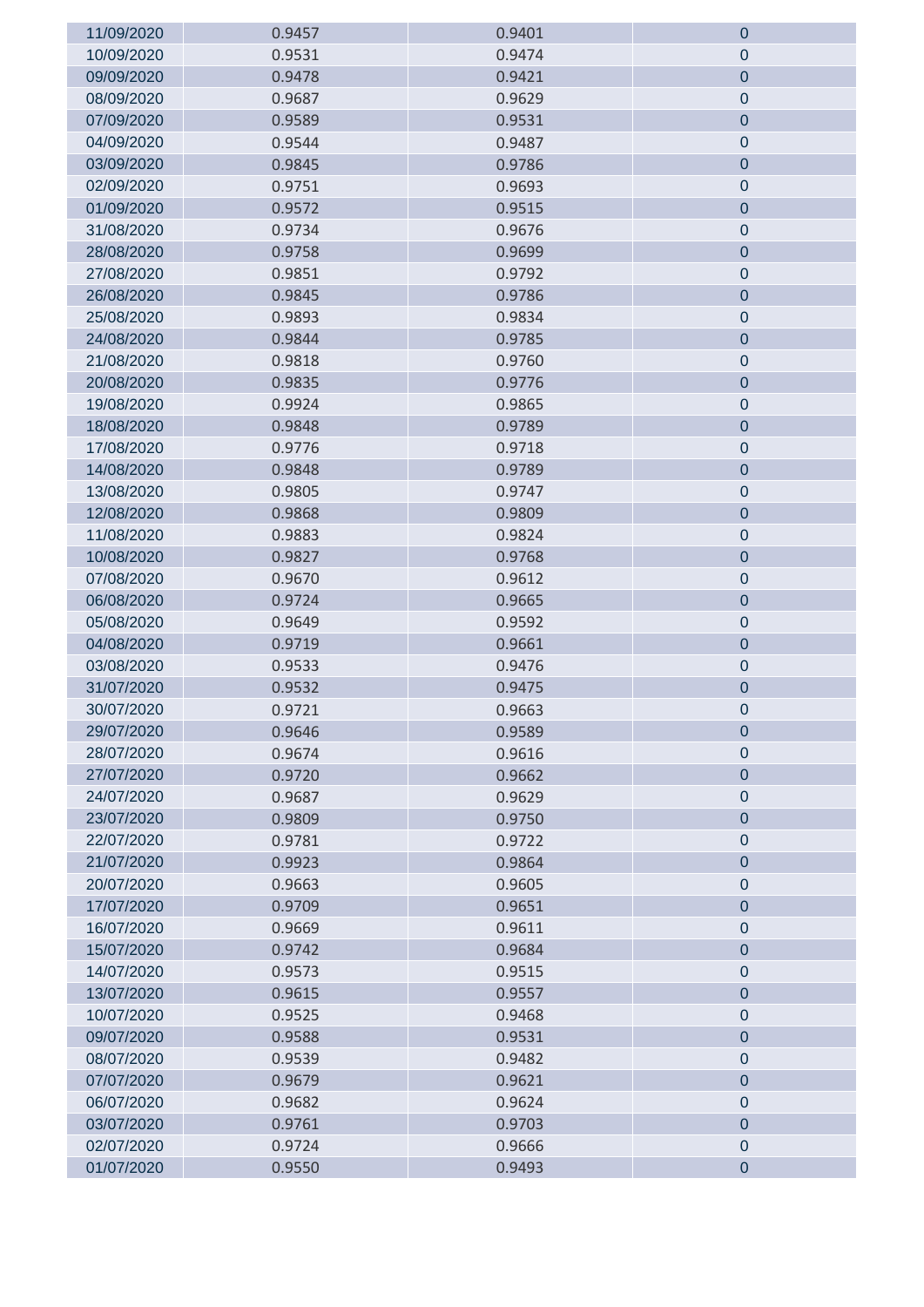| 30/06/2020 | 0.9503 | 0.9446 | 0.003347         |
|------------|--------|--------|------------------|
| 29/06/2020 | 0.9395 | 0.9339 | $\mathbf 0$      |
| 26/06/2020 | 0.9536 | 0.9479 | $\mathbf 0$      |
| 25/06/2020 | 0.9415 | 0.9358 | $\mathbf 0$      |
| 24/06/2020 | 0.9651 | 0.9593 | $\pmb{0}$        |
| 23/06/2020 | 0.9623 | 0.9566 | $\pmb{0}$        |
| 22/06/2020 | 0.9617 | 0.9560 | $\pmb{0}$        |
| 19/06/2020 | 0.9625 | 0.9568 | $\mathbf 0$      |
| 18/06/2020 | 0.9590 | 0.9533 | $\pmb{0}$        |
| 17/06/2020 | 0.9679 | 0.9622 | $\pmb{0}$        |
| 16/06/2020 | 0.9596 | 0.9539 | $\pmb{0}$        |
| 15/06/2020 | 0.9243 | 0.9188 | $\mathbf 0$      |
| 12/06/2020 | 0.9445 | 0.9388 | $\pmb{0}$        |
| 11/06/2020 | 0.9631 | 0.9574 | $\pmb{0}$        |
| 10/06/2020 | 0.9923 | 0.9863 | $\mathbf 0$      |
| 09/06/2020 | 0.9913 | 0.9854 | $\pmb{0}$        |
| 05/06/2020 | 0.9664 | 0.9606 | $\pmb{0}$        |
| 04/06/2020 | 0.9680 | 0.9623 | $\mathbf 0$      |
| 03/06/2020 | 0.9622 | 0.9565 | $\pmb{0}$        |
| 02/06/2020 | 0.9472 | 0.9415 | $\pmb{0}$        |
| 01/06/2020 | 0.9458 | 0.9401 | $\pmb{0}$        |
| 29/05/2020 | 0.9370 | 0.9314 | $\pmb{0}$        |
| 28/05/2020 | 0.9530 | 0.9473 | $\boldsymbol{0}$ |
| 27/05/2020 | 0.9409 | 0.9352 | $\overline{0}$   |
| 26/05/2020 | 0.9429 | 0.9373 | $\pmb{0}$        |
| 25/05/2020 | 0.9162 | 0.9107 | $\mathbf 0$      |
| 22/05/2020 | 0.8955 | 0.8901 | $\pmb{0}$        |
| 21/05/2020 | 0.9050 | 0.8996 | $\pmb{0}$        |
| 20/05/2020 | 0.9087 | 0.9033 | $\pmb{0}$        |
| 19/05/2020 | 0.9076 | 0.9022 | $\pmb{0}$        |
| 18/05/2020 | 0.8894 | 0.8841 | $\pmb{0}$        |
| 15/05/2020 | 0.8806 | 0.8754 | $\mathbf 0$      |
| 14/05/2020 | 0.8682 | 0.8630 | $\mathbf 0$      |
| 13/05/2020 | 0.8826 | 0.8773 | $\mathbf 0$      |
| 12/05/2020 | 0.8823 | 0.8770 | $\mathbf 0$      |
| 11/05/2020 | 0.8921 | 0.8868 | $\pmb{0}$        |
| 08/05/2020 | 0.8781 | 0.8728 | $\pmb{0}$        |
| 07/05/2020 | 0.8759 | 0.8707 | $\mathbf 0$      |
| 06/05/2020 | 0.8774 | 0.8721 | $\pmb{0}$        |
| 05/05/2020 | 0.8838 | 0.8785 | $\overline{0}$   |
| 04/05/2020 | 0.8677 | 0.8625 | $\pmb{0}$        |
| 01/05/2020 | 0.8575 | 0.8524 | $\pmb{0}$        |
| 30/04/2020 | 0.9019 | 0.8965 | $\mathbf 0$      |
| 29/04/2020 | 0.8821 | 0.8768 | $\pmb{0}$        |
| 28/04/2020 | 0.8642 | 0.8590 | $\mathbf 0$      |
| 27/04/2020 | 0.8656 | 0.8604 | $\overline{0}$   |
| 24/04/2020 | 0.8542 | 0.8491 | $\pmb{0}$        |
| 23/04/2020 | 0.8504 | 0.8453 | $\mathbf 0$      |
| 22/04/2020 | 0.8524 | 0.8473 | $\pmb{0}$        |
| 21/04/2020 | 0.8522 | 0.8471 | $\pmb{0}$        |
| 20/04/2020 | 0.8740 | 0.8687 | $\mathbf 0$      |
| 17/04/2020 | 0.8949 | 0.8895 | $\pmb{0}$        |
| 16/04/2020 | 0.8821 | 0.8768 | $\pmb{0}$        |
| 15/04/2020 | 0.8906 | 0.8853 | $\pmb{0}$        |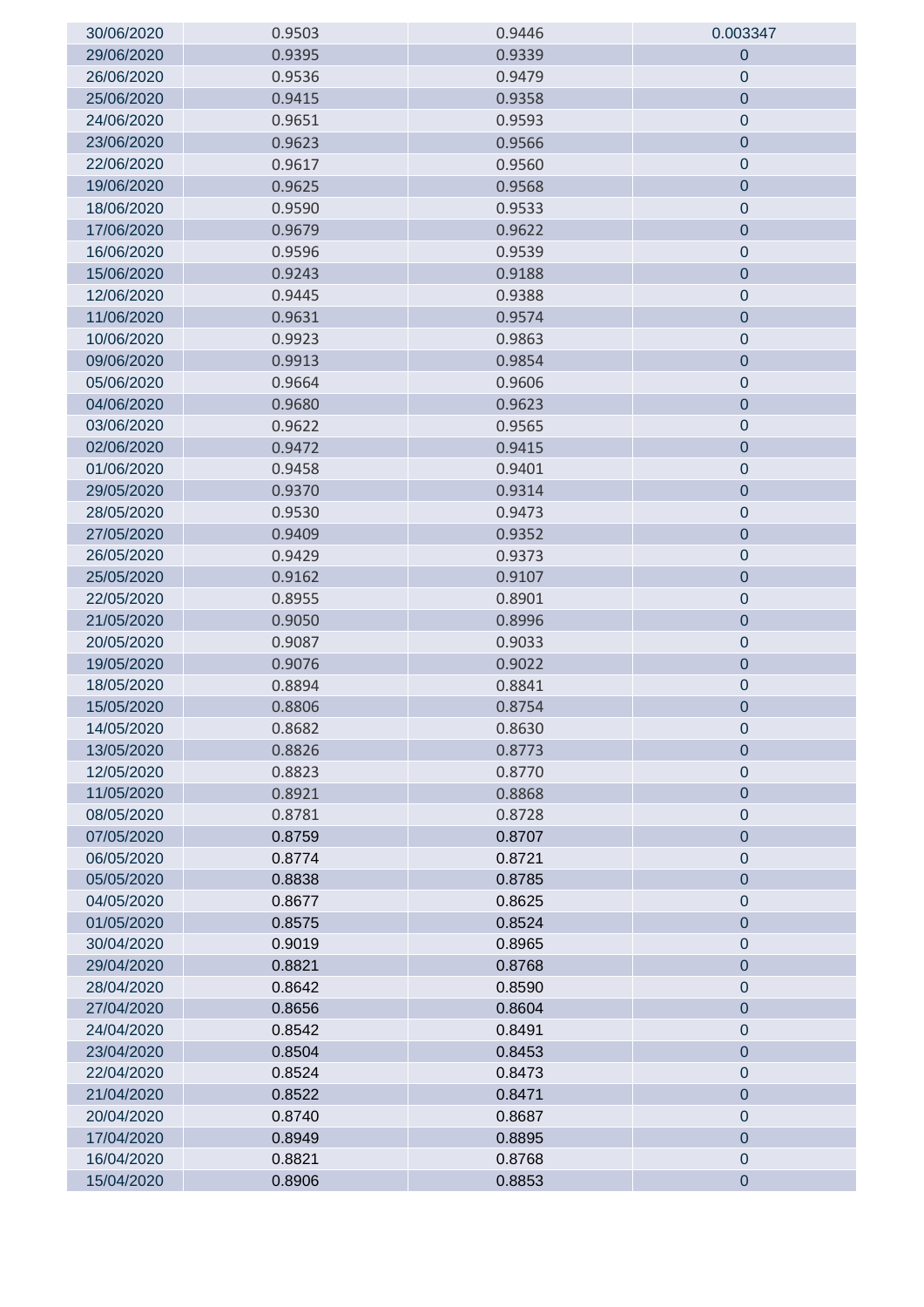| 14/04/2020 | 0.8945 | 0.8892 | $\mathbf 0$    |
|------------|--------|--------|----------------|
| 09/04/2020 | 0.8811 | 0.8758 | $\mathbf 0$    |
| 08/04/2020 | 0.8544 | 0.8492 | $\mathbf 0$    |
| 07/04/2020 | 0.8616 | 0.8565 | $\mathbf 0$    |
| 06/04/2020 | 0.8638 | 0.8586 | $\theta$       |
| 03/04/2020 | 0.8285 | 0.8236 | $\mathbf 0$    |
| 02/04/2020 | 0.8422 | 0.8372 | $\mathbf 0$    |
| 01/04/2020 | 0.8581 | 0.853  | $\overline{0}$ |
| 31/03/2020 | 0.8275 | 0.8226 | 0.012051       |
| 30/03/2020 | 0.8632 | 0.8580 | $\mathbf 0$    |
| 27/03/2020 | 0.8028 | 0.7980 | $\mathbf 0$    |
| 26/03/2020 | 0.8505 | 0.8454 | $\mathbf 0$    |
| 25/03/2020 | 0.8374 | 0.8324 | $\mathbf 0$    |
| 24/03/2020 | 0.7906 | 0.7859 | $\mathbf 0$    |
| 23/03/2020 | 0.7552 | 0.7507 | $\mathbf 0$    |
| 20/03/2020 | 0.7989 | 0.7941 | $\mathbf 0$    |
| 19/03/2020 | 0.7974 | 0.7926 | $\mathbf 0$    |
| 18/03/2020 | 0.8176 | 0.8127 | $\mathbf 0$    |
| 17/03/2020 | 0.8716 | 0.8664 | $\mathbf 0$    |
| 16/03/2020 | 0.8241 | 0.8191 | $\mathbf 0$    |
| 13/03/2020 | 0.9098 | 0.9044 | $\mathbf 0$    |
| 12/03/2020 | 0.8702 | 0.865  | $\mathbf 0$    |
| 11/03/2020 | 0.9393 | 0.9337 | $\mathbf 0$    |
| 10/03/2020 | 0.9725 | 0.9667 | $\mathbf 0$    |
| 09/03/2020 | 0.9446 | 0.9390 | $\mathbf 0$    |
| 06/03/2020 | 1.0191 | 1.0130 | $\overline{0}$ |
| 05/03/2020 | 1.0484 | 1.0421 | $\mathbf 0$    |
| 04/03/2020 | 1.0356 | 1.0294 | $\mathbf 0$    |
| 03/03/2020 | 1.0534 | 1.0471 | $\mathbf 0$    |
| 02/03/2020 | 1.0439 | 1.0376 | $\mathbf 0$    |
| 28/02/2020 | 1.0494 | 1.0431 | $\pmb{0}$      |
| 27/02/2020 | 1.0836 | 1.0771 | $\overline{0}$ |
| 26/02/2020 | 1.0917 | 1.0852 | $\pmb{0}$      |
| 25/02/2020 | 1.1187 | 1.1121 | $\mathbf 0$    |
| 24/02/2020 | 1.1358 | 1.1290 | $\mathbf 0$    |
| 21/02/2020 | 1.1642 | 1.1573 | $\mathbf 0$    |
| 20/02/2020 | 1.1689 | 1.1619 | $\mathbf 0$    |
| 19/02/2020 | 1.1677 | 1.1607 | $\mathbf 0$    |
| 18/02/2020 | 1.1606 | 1.1536 | $\mathbf 0$    |
| 17/02/2020 | 1.1635 | 1.1566 | $\overline{0}$ |
| 14/02/2020 | 1.1639 | 1.1569 | $\pmb{0}$      |
| 13/02/2020 | 1.1597 | 1.1528 | $\overline{0}$ |
| 12/02/2020 | 1.1562 | 1.1493 | $\mathbf 0$    |
| 11/02/2020 | 1.1501 | 1.1432 | $\pmb{0}$      |
| 10/02/2020 | 1.1434 | 1.1366 | $\mathbf 0$    |
| 07/02/2020 | 1.1449 | 1.1380 | $\pmb{0}$      |
| 06/02/2020 | 1.1498 | 1.1429 | $\mathbf 0$    |
| 05/02/2020 | 1.1371 | 1.1303 | $\overline{0}$ |
| 04/02/2020 | 1.1323 | 1.1255 | $\pmb{0}$      |
| 03/02/2020 | 1.1288 | 1.1220 | $\mathbf 0$    |
| 31/01/2020 | 1.1444 | 1.1375 | $\pmb{0}$      |
| 30/01/2020 | 1.1429 | 1.1361 | $\mathbf 0$    |
| 29/01/2020 | 1.1452 | 1.1384 | $\mathbf 0$    |
| 28/01/2020 | 1.1445 | 1.1376 | $\pmb{0}$      |
|            |        |        |                |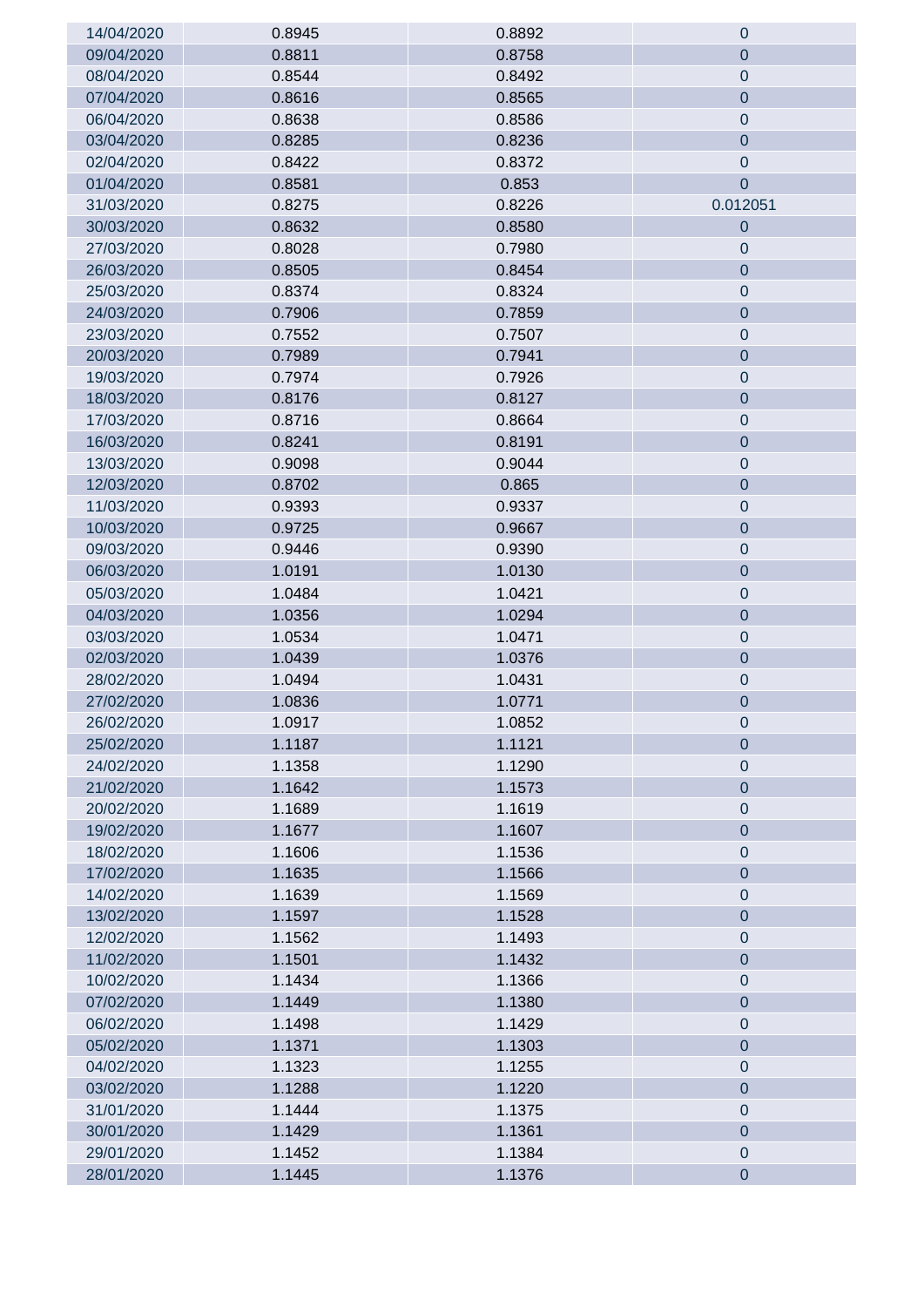| 24/01/2020               | 1.1604           | 1.1535           | $\mathbf 0$                |
|--------------------------|------------------|------------------|----------------------------|
| 23/01/2020               | 1.1615           | 1.1546           | $\mathbf 0$                |
| 22/01/2020               | 1.1669           | 1.1599           | $\pmb{0}$                  |
| 21/01/2020               | 1.1582           | 1.1513           | $\overline{0}$             |
| 20/01/2020               | 1.1607           | 1.1538           | $\boldsymbol{0}$           |
| 17/01/2020               | 1.1583           | 1.1514           | $\pmb{0}$                  |
| 16/01/2020               | 1.1529           | 1.1460           | $\pmb{0}$                  |
| 15/01/2020               | 1.1438           | 1.1369           | $\pmb{0}$                  |
| 14/01/2020               | 1.1400           | 1.1331           | $\boldsymbol{0}$           |
| 13/01/2020               | 1.1320           | 1.1252           | $\overline{0}$             |
| 10/01/2020               | 1.1355           | 1.1287           | $\pmb{0}$                  |
| 09/01/2020               | 1.1268           | 1.1201           | $\pmb{0}$                  |
| 08/01/2020               | 1.1165           | 1.1098           | $\pmb{0}$                  |
| 07/01/2020               | 1.1197           | 1.113            | $\pmb{0}$                  |
| 06/01/2020               | 1.1036           | 1.0970           | $\mathbf 0$                |
| 03/01/2020               |                  | 1.0963           | $\pmb{0}$                  |
|                          | 1.1029           |                  |                            |
| 02/01/2020               | 1.0963           | 1.0897           | $\overline{0}$             |
| 31/12/2019               | 1.0947           | 1.0882           | 0.01400                    |
| 30/12/2019               | 1.1295           | 1.1227           | $\mathbf 0$                |
| 27/12/2019               | 1.1297           | 1.1229           | $\mathbf 0$                |
| 24/12/2019               | 1.1256           | 1.1189           | $\pmb{0}$                  |
| 23/12/2019               | 1.1250           | 1.1183           | $\pmb{0}$                  |
| 20/12/2019               | 1.1303           | 1.1235           | $\pmb{0}$                  |
| 19/12/2019               | 1.1329           | 1.1261           | $\pmb{0}$                  |
| 18/12/2019               | 1.1347           | 1.1280           | $\pmb{0}$                  |
| 17/12/2019               | 1.1341           | 1.1274           | $\pmb{0}$                  |
| 16/12/2019               | 1.1353           | 1.1285           | $\pmb{0}$                  |
| 13/12/2019               | 1.1172           | 1.1106           | $\pmb{0}$                  |
| 12/12.2019               | 1.1112           | 1.1046           | $\mathbf 0$                |
| 11/12/2019               | 1.1172           | 1.1105           | $\mathbf 0$                |
| 10/12/2019               | 1.1094           | 1.1028           | $\mathbf 0$                |
| 09/12/2019<br>06/12/2019 | 1.1127<br>1.1081 | 1.1061<br>1.1015 | $\mathbf 0$<br>0           |
| 05/12/2019               | 1.1040           | 1.0973           | 0                          |
| 04/12/2019               | 1.0918           | 1.0853           | $\mathbf 0$                |
| 03/12/2019               | 1.1095           | 1.1029           | $\overline{0}$             |
| 02/12/2019               | 1.1338           | 1.1270           | $\mathbf 0$                |
| 29/11/2019               | 1.1312           | 1.1244           | $\overline{0}$             |
| 28/11/2019               | 1.1334           | 1.1266           | $\pmb{0}$                  |
| 27/11/2019               | 1.1312           | 1.1244           | $\mathbf 0$                |
| 26/11/2019<br>25/11/2019 | 1.1214<br>1.1126 | 1.1147<br>1.1059 | $\pmb{0}$<br>$\mathbf 0$   |
| 22/11/2019               | 1.1089           | 1.1023           | $\pmb{0}$                  |
| 21/11/2019               | 1.1039           | 1.0973           | $\mathbf 0$                |
| 20/11/2019               | 1.1127           | 1.1060           | $\pmb{0}$                  |
| 19/11/2019               | 1.1289           | 1.1221           | $\mathbf 0$                |
| 18/11/2019               | 1.1212           | 1.1145           | $\pmb{0}$                  |
| 15/11/2019               | 1.1238           | 1.1171           | $\mathbf 0$                |
| 14/11/2019               | 1.1152           | 1.1086           | $\pmb{0}$                  |
| 13/11/2019<br>12/11/2019 | 1.1086<br>1.1168 | 1.102<br>1.1102  | $\mathbf 0$<br>$\mathbf 0$ |
| 11/11/2019               | 1.1197           | 1.1130           | $\mathbf 0$                |
| 08/11/2019               | 1.1082           | 1.1016           | $\mathbf 0$                |
| 07/11/2019               | 1.1074           | 1.1008           | $\mathbf 0$                |
| 06/11/2019               | 1.0955           | 1.0889           | $\mathbf 0$                |
| 05/11/2019               | 1.1014           | 1.0948           | $\mathbf 0$                |
| 04/11/2019               | 1.1020           | 1.0954           | $\pmb{0}$                  |
| 01/11/2019               | 1.0995           | 1.0929           | $\mathbf 0$                |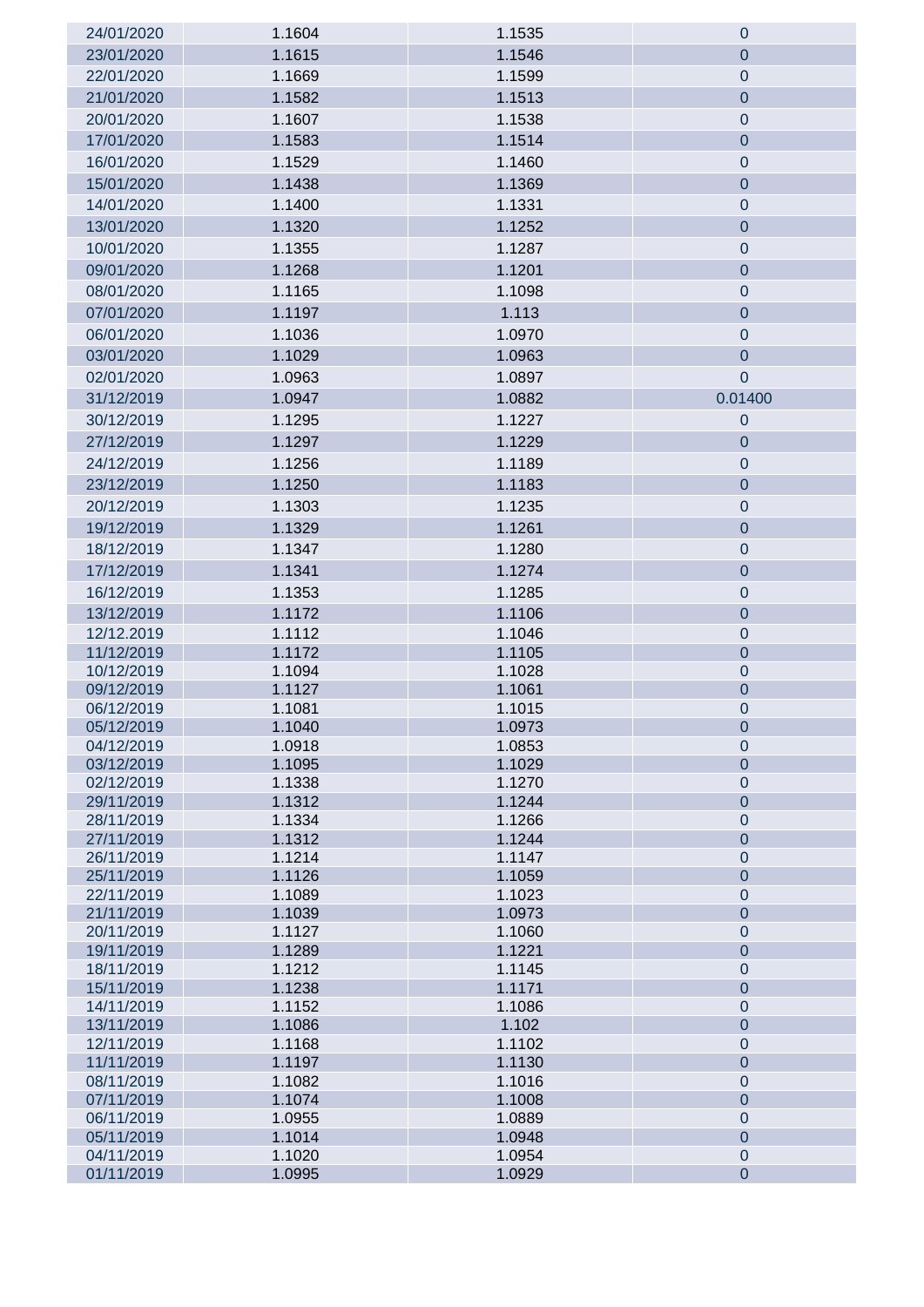| 31/10/2019 | 1.0989 | 1.0923 | $\mathbf 0$      |
|------------|--------|--------|------------------|
| 30/10/2019 | 1.1042 | 1.0975 | $\overline{0}$   |
| 29/10/2019 | 1.1143 | 1.1076 | $\mathbf 0$      |
| 28/10/2019 | 1.1138 | 1.1071 | $\mathbf 0$      |
| 25/10/2019 | 1.1141 | 1.1074 | $\mathbf 0$      |
| 24/10/2019 | 1.1074 | 1.1008 | $\mathbf 0$      |
| 23/10/2019 | 1.1032 | 1.0966 | $\mathbf 0$      |
| 22/10/2019 | 1.1038 | 1.0972 | $\mathbf 0$      |
| 21/10/2019 | 1.0994 | 1.0928 |                  |
|            |        |        | $\mathbf 0$      |
| 18/10/2019 | 1.1027 | 1.0961 | $\mathbf 0$      |
| 17/10/2019 | 1.1073 | 1.1007 | $\mathbf 0$      |
| 16/10/2019 | 1.1165 | 1.1098 | $\mathbf 0$      |
| 15/10/2019 | 1.1026 | 1.0960 | $\mathbf 0$      |
| 14/10/2019 | 1.0991 | 1.0925 | $\mathbf 0$      |
| 11/10/2019 | 1.0914 | 1.0849 | $\mathbf 0$      |
| 10/10/2019 | 1.0815 | 1.0750 | $\mathbf 0$      |
| 09/10/2019 | 1.0808 | 1.0743 | $\mathbf 0$      |
| 08/10/2019 | 1.0874 | 1.0809 | $\mathbf 0$      |
| 04/10/2019 | 1.0761 | 1.0697 | $\mathbf 0$      |
| 03/10/2019 | 1.0714 | 1.0649 | $\mathbf 0$      |
| 02/10/2019 | 1.0965 | 1.0899 | $\mathbf 0$      |
| 01/10/2019 | 1.1117 | 1.1050 | $\overline{0}$   |
| 30/09/2019 | 1.1019 | 1.0953 | 0.01500          |
| 27/09/2019 | 1.1213 | 1.1145 | $\mathbf 0$      |
| 26/09/2019 | 1.1151 | 1.1085 | $\mathbf 0$      |
| 25/09/2019 | 1.1213 | 1.1146 |                  |
|            |        |        | $\mathbf 0$      |
| 24/09/2019 | 1.1277 | 1.1209 | $\mathbf 0$      |
| 23/09/2019 | 1.1293 | 1.1225 | $\mathbf 0$      |
| 20/09/2019 | 1.1263 | 1.1196 | $\mathbf 0$      |
| 19/09/2019 | 1.1243 | 1.1175 | $\mathbf 0$      |
| 18/09/2019 | 1.1174 | 1.1107 | $\boldsymbol{0}$ |
| 17/09/2019 | 1.1178 | 1.1111 | $\mathbf 0$      |
| 16/09/2019 | 1.1144 | 1.1077 | $\boldsymbol{0}$ |
| 13/09/2019 | 1.1131 | 1.1064 | $\mathbf 0$      |
| 12/09/2019 | 1.1110 | 1.1044 | $\boldsymbol{0}$ |
| 11/09/2019 | 1.1096 | 1.1030 | $\mathbf 0$      |
| 10/09/2019 | 1.1069 | 1.1003 | $\boldsymbol{0}$ |
| 09/09/2019 | 1.1116 | 1.1049 | $\mathbf 0$      |
| 06/09/2019 | 1.1117 | 1.1050 | 0                |
| 05/09/2019 | 1.1061 | 1.0995 | $\overline{0}$   |
| 04/09/2019 | 1.0947 | 1.0882 | $\mathbf 0$      |
| 03/09/2019 | 1.0993 | 1.0927 | $\overline{0}$   |
| 02/09/2019 | 1.1008 | 1.0942 | $\mathbf 0$      |
| 30/08/2019 | 1.1053 | 1.0987 | $\mathbf 0$      |
| 29/08/2019 | 1.0883 | 1.0818 | $\mathbf 0$      |
| 28/08/2019 | 1.0867 | 1.0802 | $\mathbf 0$      |
|            |        |        |                  |
| 27/08/2019 | 1.0797 | 1.0732 | $\mathbf 0$      |
| 26/08/2019 | 1.0748 | 1.0684 | $\mathbf 0$      |
| 23/08/2019 | 1.0876 | 1.0811 | $\mathbf 0$      |
| 22/08/2019 | 1.0832 | 1.0767 | $\overline{0}$   |
| 21/08/2019 | 1.0790 | 1.0726 | $\mathbf 0$      |
| 20/08/2019 | 1.0863 | 1.0798 | $\overline{0}$   |
| 19/08/2019 | 1.0726 | 1.0662 | $\mathbf 0$      |
| 16/08/2019 | 1.0619 | 1.0555 | $\mathbf 0$      |
| 15/08/2019 | 1.0617 | 1.0554 | $\mathbf 0$      |
| 14/08/2019 | 1.0901 | 1.0836 | $\mathbf 0$      |
| 13/08/2019 | 1.0812 | 1.0748 | $\mathbf 0$      |
| 12/08/2019 | 1.0836 | 1.0771 | $\mathbf 0$      |
| 09/08/2019 | 1.0818 | 1.0753 | $\mathbf 0$      |
| 08/08/2019 | 1.0768 | 1.0703 | $\mathbf{0}$     |
| 07/08/2019 | 1.0695 | 1.0631 | $\mathbf 0$      |
| 06/08/2019 | 1.0644 | 1.058  | $\mathbf 0$      |
|            |        |        |                  |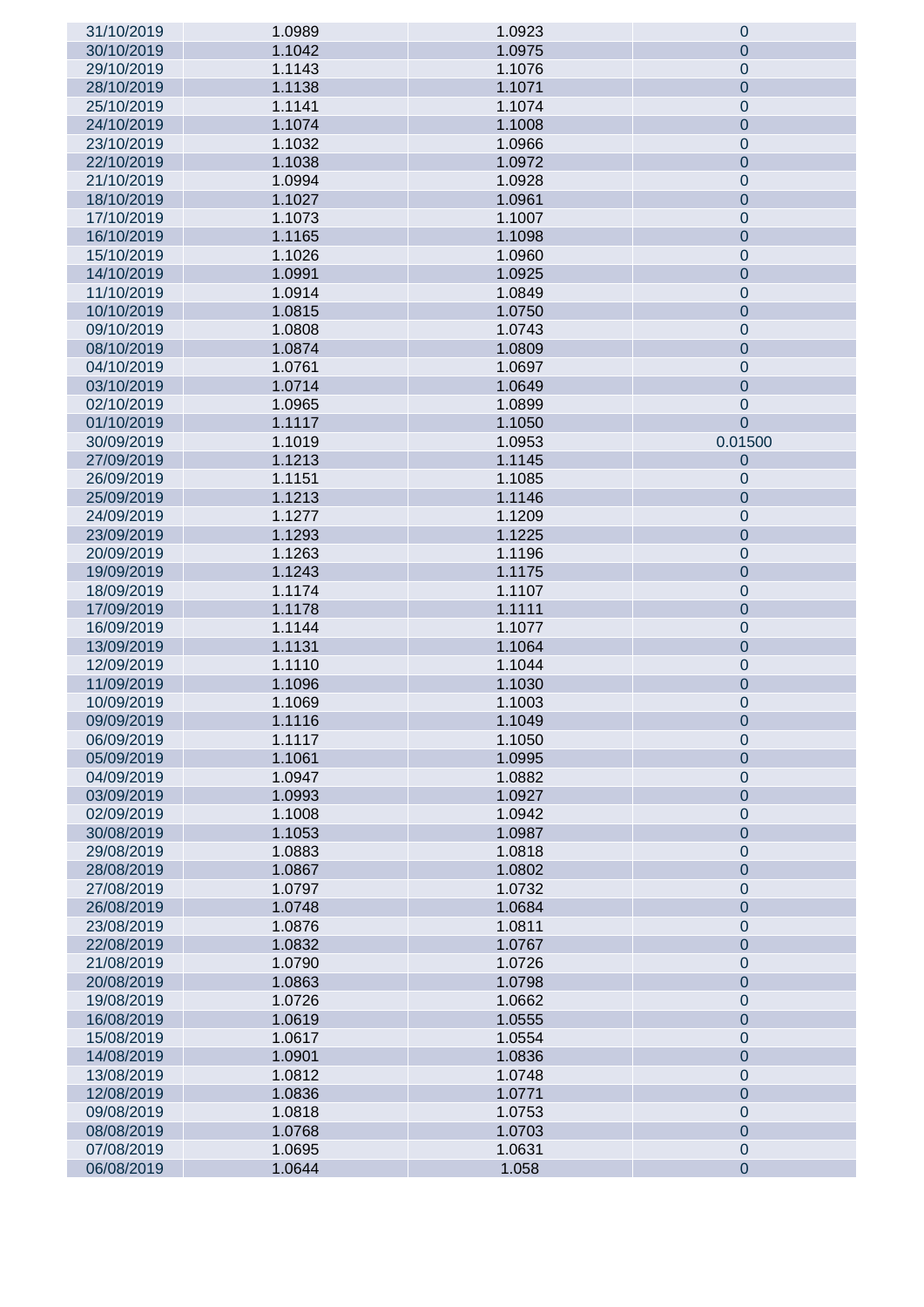| 05/08/2019               | 1.0888 | 1.0823 | 0              |
|--------------------------|--------|--------|----------------|
| 02/08/2019               | 1.1114 | 1.1048 | $\overline{0}$ |
| 01/08/2019               | 1.1177 | 1.1110 | $\pmb{0}$      |
| 31/07/2019               | 1.1227 | 1.1160 | $\mathbf 0$    |
| 30/07/2019               | 1.1274 | 1.1206 | $\mathbf 0$    |
| 29/07/2019               | 1.1258 | 1.1190 | $\mathbf 0$    |
| 26/07/2019               | 1.1199 | 1.1132 | $\pmb{0}$      |
| 25/07/2019               | 1.1227 | 1.1160 | $\mathbf 0$    |
| 24/07/2019               | 1.1166 | 1.1099 | $\pmb{0}$      |
| 23/07/2019               | 1.1087 | 1.1021 | $\mathbf 0$    |
| 22/07/2019               | 1.1025 | 1.0959 | $\pmb{0}$      |
| 19/07/2019               | 1.1036 | 1.0970 | $\mathbf 0$    |
| 18/07/2019               | 1.0971 | 1.0906 | $\pmb{0}$      |
| 17/07/2019               | 1.1002 | 1.0937 | $\mathbf 0$    |
| 16/07/2019               | 1.0946 | 1.0881 | $\pmb{0}$      |
| 15/07/2019               | 1.0971 | 1.0906 | $\mathbf 0$    |
| 12/07/2019               | 1.1032 | 1.0966 | $\pmb{0}$      |
| 11/07/2019               | 1.1078 | 1.1012 | $\mathbf 0$    |
| 10/07/2019               | 1.1032 | 1.0966 | $\pmb{0}$      |
| 09/07/2019               | 1.0995 | 1.0930 | $\mathbf 0$    |
| 08/07/2019               | 1.1010 | 1.0945 | $\pmb{0}$      |
| 05/07/2019               | 1.1134 | 1.1068 | $\mathbf 0$    |
| 04/07/2019               | 1.1085 | 1.1019 | $\pmb{0}$      |
| 03/07/2019               | 1.1032 | 1.0966 | $\mathbf 0$    |
| 02/07/2019               | 1.1010 | 1.0944 | $\mathbf 0$    |
| 01/07/2019               | 1.1000 | 1.0934 | $\overline{0}$ |
| 28/06/2019               | 1.0940 | 1.0874 | 0.035825       |
| 27/06/2019               | 1.1377 | 1.1309 | 0              |
| 26/06/2019               | 1.1306 | 1.1238 | $\pmb{0}$      |
| 25/06/2019               | 1.1349 | 1.1281 | $\mathbf 0$    |
| 24/06/2019               | 1.1360 | 1.1292 | $\mathbf 0$    |
| 21/06/2019               | 1.1329 | 1.1261 |                |
|                          |        |        | $\mathbf 0$    |
| 20/06/2019               | 1.1379 | 1.1311 | $\mathbf 0$    |
| 19/06/2019               | 1.1306 | 1.1239 | $\mathbf 0$    |
| 18/06/2019               | 1.1178 | 1.1111 | $\mathbf 0$    |
| 17/06/2019<br>14/06/2019 | 1.1129 | 1.1062 | $\mathbf 0$    |
|                          | 1.1140 | 1.1073 | $\pmb{0}$      |
| 13/06/2019               | 1.1106 | 1.1039 | $\mathbf 0$    |
| 12/06/2019               | 1.1085 | 1.1019 | $\mathbf 0$    |
| 11/06/2019               | 1.1096 | 1.1030 | $\overline{0}$ |
| 07/06/2019               | 1.0926 | 1.0861 | $\mathbf 0$    |
| 06/06/2019               | 1.0812 | 1.0747 | $\overline{0}$ |
| 05/06/2019               | 1.0776 | 1.0711 | $\mathbf 0$    |
| 04/06/2019               | 1.0717 | 1.0653 | $\overline{0}$ |
| 03/06/2019               | 1.0704 | 1.0640 | $\mathbf 0$    |
| 31/05/2019               | 1.0873 | 1.0808 | $\overline{0}$ |
| 30/05/2019               | 1.0918 | 1.0852 | $\mathbf 0$    |
| 29/05/2019               | 1.1021 | 1.0955 | $\overline{0}$ |
| 28/05/2019               | 1.1089 | 1.1023 | $\mathbf 0$    |
| 27/05/2019               | 1.1011 | 1.0945 | $\overline{0}$ |
| 24/05/2019               | 1.1013 | 1.0947 | $\mathbf 0$    |
| 23/05/2019               | 1.1070 | 1.1004 | $\overline{0}$ |
| 22/05/2019               | 1.1103 | 1.1037 | $\mathbf 0$    |
| 21/05/2019               | 1.1084 | 1.1018 | $\overline{0}$ |
| 20/05/2019               | 1.1046 | 1.0980 | $\mathbf 0$    |
| 17/05/2019               | 1.0880 | 1.0815 | $\overline{0}$ |
| 16/05/2019               | 1.0800 | 1.0736 | $\mathbf 0$    |
| 15/05/2019               | 1.0705 | 1.0641 | $\overline{0}$ |
| 14/05/2019               | 1.0621 | 1.0558 | $\mathbf 0$    |
| 13/05/2019               | 1.0714 | 1.0650 | $\overline{0}$ |
| 10/05/2019               | 1.0745 | 1.0681 | $\mathbf 0$    |
| 09/05/2019               | 1.0722 | 1.0658 | $\mathbf 0$    |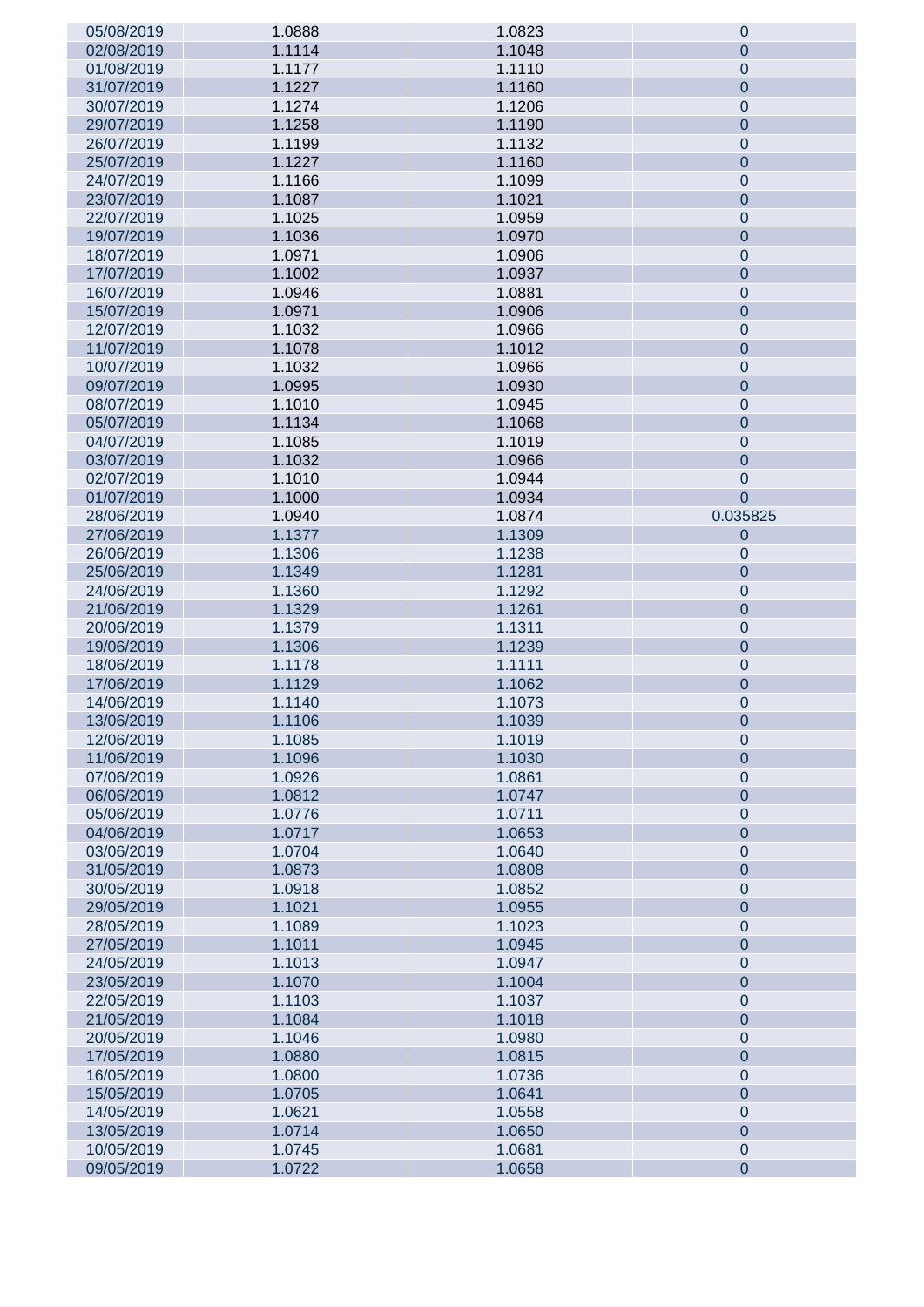| 08/05/2019 | 1.0676 | 1.0612 | 0                |
|------------|--------|--------|------------------|
| 07/05/2019 | 1.0725 | 1.0660 | $\overline{0}$   |
| 06/05/2019 | 1.0704 | 1.0640 | $\pmb{0}$        |
| 03/05/2019 | 1.0811 | 1.0746 | $\overline{0}$   |
| 02/05/2019 | 1.0838 | 1.0773 | $\pmb{0}$        |
| 01/05/2019 | 1.0902 | 1.0837 | $\overline{0}$   |
| 30/04/2019 | 1.0820 | 1.0755 | $\pmb{0}$        |
| 29/04/2019 | 1.0864 | 1.0799 | $\overline{0}$   |
| 26/04/2019 | 1.0907 | 1.0842 | $\pmb{0}$        |
| 24/04/2019 | 1.0923 | 1.0858 | $\overline{0}$   |
|            |        | 1.0756 |                  |
| 23/04/2019 | 1.0821 |        | $\pmb{0}$        |
| 18/04/2019 | 1.0707 | 1.0643 | $\mathbf 0$      |
| 17/04/2019 | 1.0696 | 1.0632 | $\pmb{0}$        |
| 16/04/2019 | 1.0745 | 1.0681 | $\overline{0}$   |
| 15/04/2019 | 1.0695 | 1.0631 | $\pmb{0}$        |
| 12/04/2019 | 1.0684 | 1.0620 | $\overline{0}$   |
| 11/04/2019 | 1.0602 | 1.0539 | $\pmb{0}$        |
| 10/04/2019 | 1.0631 | 1.0567 | $\mathbf 0$      |
| 09/04/2019 | 1.0643 | 1.0580 | $\pmb{0}$        |
| 08/04/2019 | 1.0609 | 1.0546 | $\overline{0}$   |
| 05/04/2019 | 1.0531 | 1.0468 | $\pmb{0}$        |
| 04/04/2019 | 1.0617 | 1.0553 | $\mathbf 0$      |
| 03/04/2019 | 1.0706 | 1.0642 | $\pmb{0}$        |
| 02/04/2019 | 1.0635 | 1.0571 | $\mathbf 0$      |
| 01/04/2019 | 1.0595 | 1.0532 | $\overline{0}$   |
| 29/03/2019 | 1.0528 | 1.0465 | 0.028            |
| 28/03/2019 | 1.0794 | 1.0729 | 0                |
| 27/03/2019 | 1.0733 | 1.0669 | $\mathbf 0$      |
|            |        |        |                  |
| 26/03/2019 | 1.0727 | 1.0662 | $\boldsymbol{0}$ |
| 25/03/2019 | 1.0716 | 1.0652 | $\mathbf 0$      |
| 22/03/2019 | 1.0851 | 1.0786 | $\boldsymbol{0}$ |
| 21/03/2019 | 1.0798 | 1.0733 | $\mathbf 0$      |
| 20/03/2019 | 1.0799 | 1.0735 | $\boldsymbol{0}$ |
| 19/03/2019 | 1.0820 | 1.0756 | $\mathbf 0$      |
| 18/03/2019 | 1.0825 | 1.0761 | $\pmb{0}$        |
| 15/03/2019 | 1.0796 | 1.0732 | $\mathbf 0$      |
| 14/03/2019 | 1.0794 | 1.0729 | $\pmb{0}$        |
| 13/03/2019 | 1.0745 | 1.0680 | $\mathbf 0$      |
| 12/03/2019 | 1.0773 | 1.0709 | $\mathbf 0$      |
| 11/03/2019 | 1.0789 | 1.0725 | $\overline{0}$   |
| 08/03/2019 | 1.0855 | 1.0790 | $\boldsymbol{0}$ |
| 07/03/2019 | 1.0959 | 1.0894 | $\overline{0}$   |
| 06/03/2019 | 1.0879 | 1.0814 | $\boldsymbol{0}$ |
| 05/03/2019 | 1.0803 | 1.0738 | $\overline{0}$   |
| 04/03/2019 | 1.0833 | 1.0768 | $\boldsymbol{0}$ |
| 01/03/2019 | 1.0783 | 1.0719 | $\overline{0}$   |
| 28/02/2019 | 1.0738 | 1.0674 | $\boldsymbol{0}$ |
| 27/02/2019 | 1.0705 | 1.0641 | $\overline{0}$   |
| 26/02/2019 | 1.0662 | 1.0598 | $\boldsymbol{0}$ |
| 25/02/2019 | 1.0737 | 1.0673 | $\overline{0}$   |
| 22/02/2019 | 1.0688 | 1.0624 | $\boldsymbol{0}$ |
| 21/02/2019 | 1.0636 | 1.0572 | $\overline{0}$   |
| 20/02/2019 | 1.0561 | 1.0497 | $\boldsymbol{0}$ |
| 19/02/2019 | 1.0589 | 1.0526 | $\overline{0}$   |
| 18/02/2019 | 1.0540 | 1.0477 | $\boldsymbol{0}$ |
| 15/02/2019 | 1.0488 | 1.0425 | $\overline{0}$   |
|            |        |        |                  |
| 14/02/2019 | 1.0466 | 1.0403 | $\boldsymbol{0}$ |
| 13/02/2019 | 1.0472 | 1.0409 | $\overline{0}$   |
| 12/02/2019 | 1.0476 | 1.0414 | $\boldsymbol{0}$ |
| 11/02/2019 | 1.0431 | 1.0369 | $\overline{0}$   |
| 08/02/2019 | 1.0439 | 1.0376 | $\pmb{0}$        |
| 07/02/2019 | 1.0494 | 1.0431 | $\pmb{0}$        |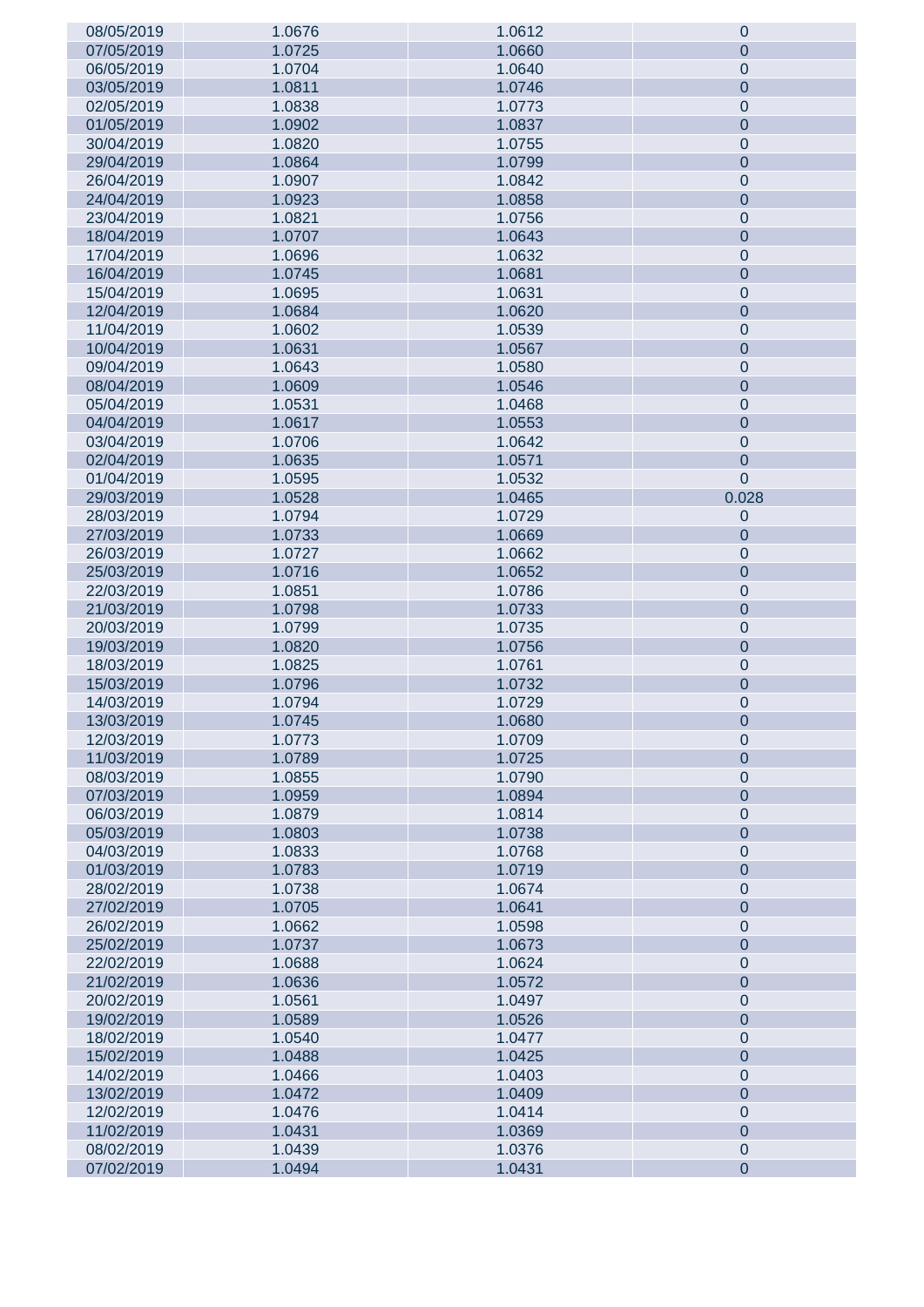| 06/02/2019 | 1.0369 | 1.0307 | $\mathbf 0$    |
|------------|--------|--------|----------------|
| 05/02/2019 | 1.0339 | 1.0277 | $\overline{0}$ |
| 04/02/2019 | 1.0155 | 1.0094 | $\mathbf{0}$   |
| 01/02/2019 | 1.0096 | 1.0035 | $\mathbf 0$    |
| 31/01/2019 | 1.0109 | 1.0049 | $\pmb{0}$      |
| 30/01/2019 | 1.0142 | 1.0081 | $\mathbf 0$    |
| 29/01/2019 | 1.0119 | 1.0058 | $\mathbf 0$    |
| 25/01/2019 | 1.0164 | 1.0104 | $\pmb{0}$      |
| 24/01/2019 | 1.0081 | 1.0021 | $\pmb{0}$      |
| 23/01/2019 | 1.0045 | 0.9985 | $\pmb{0}$      |
| 22/01/2019 | 1.0079 | 1.0019 | $\pmb{0}$      |
| 21/01/2019 | 1.0127 | 1.0066 | $\pmb{0}$      |
| 18/01/2019 | 1.0095 | 1.0034 | $\pmb{0}$      |
| 17/01/2019 | 1.0038 | 0.9978 | $\mathbf 0$    |
| 16/01/2019 | 1.0028 | 0.9968 | $\mathbf 0$    |
|            |        |        | $\pmb{0}$      |
| 15/01/2019 | 0.9993 | 0.9933 |                |
| 14/01/2019 | 0.9927 | 0.9868 | $\pmb{0}$      |
| 11/01/2019 | 0.9933 | 0.9873 | $\pmb{0}$      |
| 10/01/2019 | 0.9949 | 0.9889 | $\pmb{0}$      |
| 09/01/2019 | 0.9964 | 0.9905 | $\mathbf 0$    |
| 08/01/2019 | 0.9853 | 0.9794 | $\mathbf 0$    |
| 07/01/2019 | 0.9781 | 0.9722 | $\pmb{0}$      |
| 04/01/2019 | 0.9684 | 0.9627 | $\pmb{0}$      |
| 03/01/2019 | 0.9717 | 0.9658 | $\pmb{0}$      |
| 02/01/2019 | 0.9580 | 0.9523 | $\pmb{0}$      |
| 31/12/2018 | 0.9736 | 0.9677 | 0.022000       |
| 28/12/2018 | 0.9958 | 0.9898 | $\mathbf 0$    |
| 27/12/2018 | 0.9835 | 0.9777 | $\mathbf 0$    |
| 24/12/2018 | 0.9646 | 0.9589 | $\pmb{0}$      |
| 21/12/2018 | 0.9605 | 0.9548 | $\pmb{0}$      |
| 20/12/2018 | 0.9666 | 0.9608 | $\pmb{0}$      |
| 19/12/2018 | 0.9801 | 0.9742 | $\overline{0}$ |
| 18/12/2018 | 0.9825 | 0.9767 | 0              |
| 17/12/2018 | 0.9946 | 0.9886 | $\mathbf 0$    |
| 14/12/2018 | 0.9928 | 0.9868 | $\mathbf 0$    |
| 13/12/2018 | 1.0040 | 0.9980 | $\pmb{0}$      |
| 12/12/2018 | 1.0013 | 0.9954 | $\pmb{0}$      |
| 11/12/2018 | 0.9866 | 0.9807 | $\overline{0}$ |
| 10/12/2018 | 0.9823 | 0.9765 | $\pmb{0}$      |
| 07/12/2018 | 1.0048 | 0.9988 | $\pmb{0}$      |
| 06/12/2018 | 0.9975 | 0.9915 | $\pmb{0}$      |
| 05/12/2018 | 0.9994 | 0.9935 | $\pmb{0}$      |
| 04/12/2018 | 1.0093 | 1.0032 | $\pmb{0}$      |
| 03/12/2018 | 1.0202 | 1.0141 | $\pmb{0}$      |
| 30/11/2018 | 1.0013 | 0.9953 | $\pmb{0}$      |
| 29/11/2018 | 1.0188 | 1.0127 | $\pmb{0}$      |
| 28/11/2018 | 1.0118 | 1.0057 | $\pmb{0}$      |
| 27/11/2018 | 1.0135 | 1.0074 | $\pmb{0}$      |
| 26/11/2018 | 1.0020 | 0.9960 | $\pmb{0}$      |
| 23/11/2018 | 1.0111 | 1.0051 | $\pmb{0}$      |
| 22/11/2018 | 1.0063 | 1.0003 | $\pmb{0}$      |
|            |        |        | $\mathbf 0$    |
| 21/11/2018 | 0.9982 | 0.9923 |                |
| 20/11/2018 | 1.0089 | 1.0029 | $\pmb{0}$      |
| 19/11/2018 | 1.0131 | 1.0070 | $\overline{0}$ |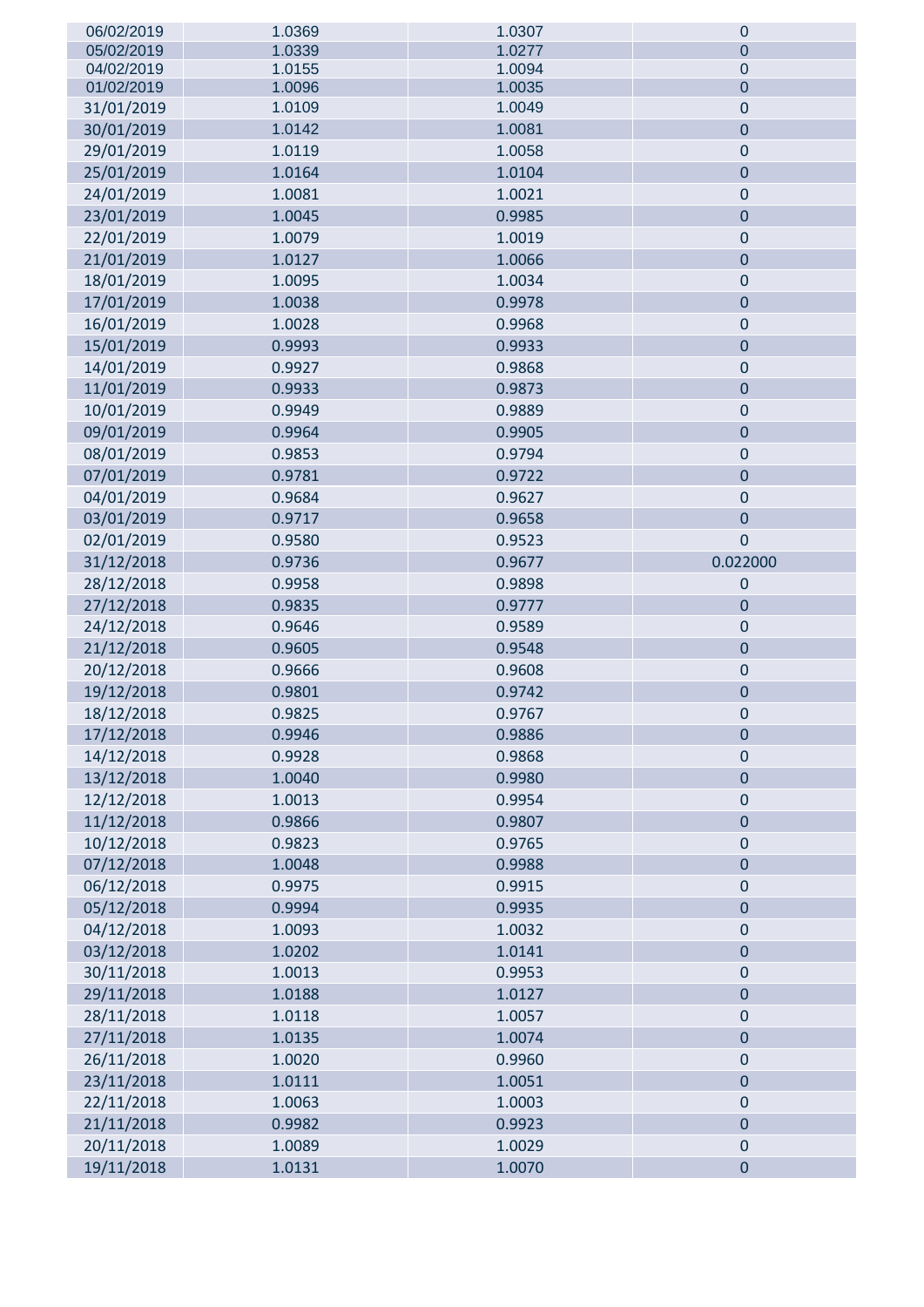| 16/11/2018 | 1.0199 | 1.0138 | $\mathbf 0$    |
|------------|--------|--------|----------------|
| 15/11/2018 | 1.0206 | 1.0145 | $\mathbf 0$    |
| 14/11/2018 | 1.0188 | 1.0127 | $\pmb{0}$      |
| 13/11/2018 | 1.0375 | 1.0313 | $\pmb{0}$      |
| 12/11/2018 | 1.0558 | 1.0495 | $\pmb{0}$      |
| 09/11/2018 | 1.0543 | 1.0480 | $\pmb{0}$      |
| 08/11/2018 | 1.0581 | 1.0517 | $\pmb{0}$      |
| 07/11/2018 | 1.0526 | 1.0463 | $\pmb{0}$      |
| 06/11/2018 | 1.0485 | 1.0423 | $\pmb{0}$      |
| 05/11/2018 | 1.0398 | 1.0335 | $\mathbf 0$    |
| 02/11/2018 | 1.0475 | 1.0413 | $\mathbf 0$    |
| 01/11/2018 | 1.0437 | 1.0375 | $\pmb{0}$      |
| 31/10/2018 | 1.0400 | 1.0338 | $\pmb{0}$      |
| 30/10/2018 | 1.0343 | 1.0281 | $\pmb{0}$      |
| 29/10/2018 | 1.0194 | 1.0133 | $\pmb{0}$      |
| 26/10/2018 | 1.0084 | 1.0023 | $\mathbf 0$    |
| 25/10/2018 | 1.0066 | 1.0006 | $\pmb{0}$      |
| 24/10/2018 | 1.0359 | 1.0297 | $\pmb{0}$      |
| 23/10/2018 | 1.0395 | 1.0332 | $\pmb{0}$      |
| 22/10/2018 | 1.0499 | 1.0436 | $\pmb{0}$      |
| 19/10/2018 | 1.0565 | 1.0501 | $\mathbf 0$    |
| 18/10/2018 | 1.0575 | 1.0511 | $\mathbf 0$    |
| 17/10/2018 | 1.0584 | 1.0521 | $\pmb{0}$      |
| 16/10/2018 | 1.0450 | 1.0388 | $\pmb{0}$      |
| 15/10/2018 | 1.0388 | 1.0326 | $\pmb{0}$      |
| 12/10/2018 | 1.0507 | 1.0444 | $\pmb{0}$      |
| 11/10/2018 | 1.0462 | 1.0399 | $\mathbf 0$    |
| 10/10/2018 | 1.0763 | 1.0699 | $\pmb{0}$      |
| 09/10/2018 | 1.0733 | 1.0669 | $\pmb{0}$      |
| 08/10/2018 | 1.0848 | 1.0783 | $\pmb{0}$      |
| 05/10/2018 | 1.1006 | 1.0940 | $\pmb{0}$      |
| 04/10/2018 | 1.0992 | 1.0927 | $\bf{0}$       |
| 03/10/2018 | 1.0936 | 1.0870 | O              |
| 02/10/2018 | 1.0909 | 1.0844 | $\pmb{0}$      |
| 28/09/2018 | 1.1054 | 1.0988 | 0.022000       |
| 27/09/2018 | 1.1241 | 1.1174 | $\mathbf 0$    |
| 26/09/2018 | 1.1258 | 1.1191 | $\pmb{0}$      |
| 25/09/2018 | 1.1233 | 1.1165 | $\mathbf 0$    |
| 24/09/2018 | 1.1223 | 1.1156 | $\pmb{0}$      |
| 21/09/2018 | 1.1259 | 1.1191 | $\pmb{0}$      |
| 20/09/2018 | 1.1203 | 1.1136 | $\mathbf 0$    |
| 19/09/2018 | 1.1213 | 1.1146 | $\pmb{0}$      |
| 18/09/2018 | 1.1158 | 1.1091 | $\pmb{0}$      |
| 17/09/2018 | 1.1214 | 1.1146 | $\overline{0}$ |
| 14/09/2018 | 1.1186 | 1.1119 | $\pmb{0}$      |
| 13/09/2018 | 1.1123 | 1.1057 | $\pmb{0}$      |
| 12/09/2018 | 1.1182 | 1.1115 | $\mathbf 0$    |
| 11/09/2018 | 1.1190 | 1.1123 | $\pmb{0}$      |
| 10/09/2018 | 1.1131 | 1.1064 | $\pmb{0}$      |
| 07/09/2018 | 1.1135 | 1.1069 | $\mathbf 0$    |
| 06/09/2018 | 1.1166 | 1.1099 | $\pmb{0}$      |
| 05/09/2018 | 1.1280 | 1.1213 | $\pmb{0}$      |
| 04/09/2018 | 1.1377 | 1.1309 | $\pmb{0}$      |
| 03/09/2018 | 1.1414 | 1.1346 | $\pmb{0}$      |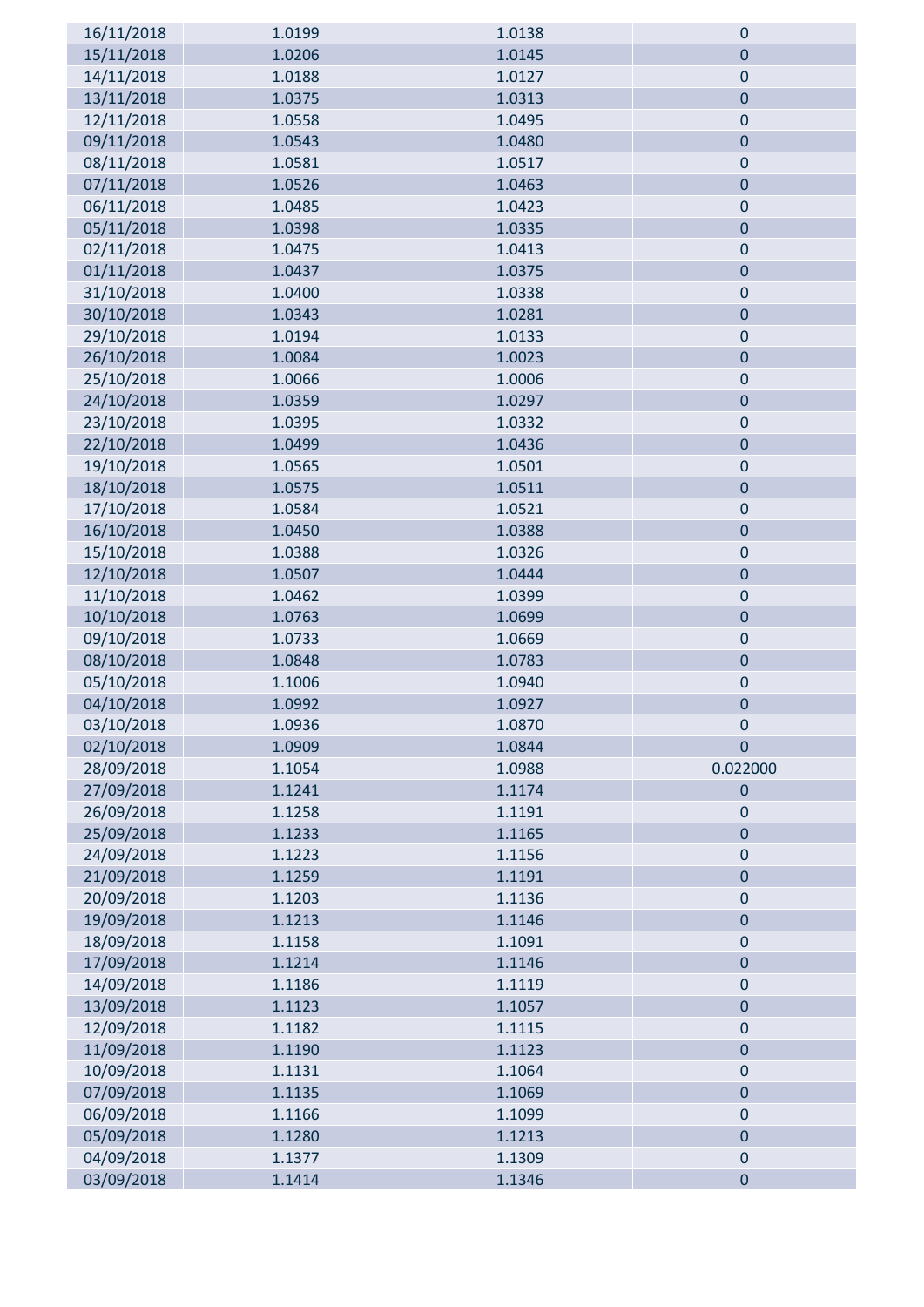| 31/08/2018 | 1.1423 | 1.1354 | $\mathbf 0$    |
|------------|--------|--------|----------------|
| 30/08/2018 | 1.1464 | 1.1395 | $\mathbf 0$    |
| 29/08/2018 | 1.1475 | 1.1407 | $\pmb{0}$      |
| 28/08/2018 | 1.1413 | 1.1344 | $\mathbf 0$    |
| 27/08/2018 | 1.1342 | 1.1274 | $\mathbf 0$    |
| 24/08/2018 | 1.1303 | 1.1235 | $\bf 0$        |
| 23/08/2018 | 1.1308 | 1.1241 | $\pmb{0}$      |
| 22/08/2018 | 1.1319 | 1.1251 | $\bf 0$        |
| 21/08/2018 | 1.1338 | 1.1270 | $\pmb{0}$      |
| 20/08/2018 | 1.1430 | 1.1361 | $\mathbf 0$    |
| 17/08/2018 | 1.1411 | 1.1342 | $\bf 0$        |
| 16/08/2018 | 1.1379 | 1.1311 | $\pmb{0}$      |
| 15/08/2018 | 1.1386 | 1.1317 | $\pmb{0}$      |
| 14/08/2018 | 1.1329 | 1.1261 | $\pmb{0}$      |
| 13/08/2018 | 1.1233 | 1.1166 | $\pmb{0}$      |
| 10/08/2018 | 1.1278 | 1.1210 | $\mathbf 0$    |
| 09/08/2018 | 1.1322 | 1.1255 | $\pmb{0}$      |
| 08/08/2018 | 1.1273 | 1.1205 | $\pmb{0}$      |
| 07/08/2018 | 1.1236 | 1.1168 | $\pmb{0}$      |
| 06/08/2018 | 1.1278 | 1.1210 | $\pmb{0}$      |
| 03/08/2018 | 1.1207 | 1.1140 | $\mathbf 0$    |
| 02/08/2018 | 1.1213 | 1.1146 | $\mathbf 0$    |
| 01/08/2018 | 1.1272 | 1.1205 | $\pmb{0}$      |
| 31/07/2018 | 1.1291 | 1.1223 | $\pmb{0}$      |
| 30/07/2018 | 1.1277 | 1.1210 | $\pmb{0}$      |
| 27/07/2018 | 1.1321 | 1.1253 | $\pmb{0}$      |
| 26/07/2018 | 1.1212 | 1.1145 | $\mathbf 0$    |
| 25/07/2018 | 1.1231 | 1.1164 | $\bf 0$        |
| 24/07/2018 | 1.1264 | 1.1196 | $\pmb{0}$      |
| 23/07/2018 | 1.1180 | 1.1114 | $\pmb{0}$      |
| 20/07/2018 | 1.1280 | 1.1213 | $\pmb{0}$      |
| 19/07/2018 | 1.1233 | 1.1165 | $\bf{0}$       |
| 18/07/2018 | 1.1223 | 1.1156 | 0              |
| 17/07/2018 | 1.1142 | 1.1075 | $\pmb{0}$      |
| 16/07/2018 | 1.1209 | 1.1142 | $\pmb{0}$      |
| 13/07/2018 | 1.1264 | 1.1196 | $\mathbf 0$    |
| 12/07/2018 | 1.1259 | 1.1192 | $\pmb{0}$      |
| 11/07/2018 | 1.1160 | 1.1093 | $\pmb{0}$      |
| 10/07/2018 | 1.1240 | 1.1173 | $\pmb{0}$      |
| 09/07/2018 | 1.1299 | 1.1231 | $\pmb{0}$      |
| 06/07/2018 | 1.1278 | 1.1210 | $\mathbf 0$    |
| 05/07/2018 | 1.1190 | 1.1123 | $\bf 0$        |
| 04/07/2018 | 1.1139 | 1.1072 | $\pmb{0}$      |
| 03/07/2018 | 1.1187 | 1.1120 | $\overline{0}$ |
| 02/07/2018 | 1.1142 | 1.1075 | $\mathbf 0$    |
| 29/06/2018 | 1.1177 | 1.111  | 0.002738       |
| 28/06/2018 | 1.1231 | 1.1164 | $\mathbf 0$    |
| 27/06/2018 | 1.1185 | 1.1118 | $\pmb{0}$      |
| 26/06/2018 | 1.1171 | 1.1104 | $\bf 0$        |
| 25/06/2018 | 1.1201 | 1.1134 | $\overline{0}$ |
| 22/06/2018 | 1.1219 | 1.1152 | $\pmb{0}$      |
| 21/06/2018 | 1.1241 | 1.1174 | $\pmb{0}$      |
| 20/06/2018 | 1.1126 | 1.1059 | $\pmb{0}$      |
| 19/06/2018 | 1.0971 | 1.0905 | $\pmb{0}$      |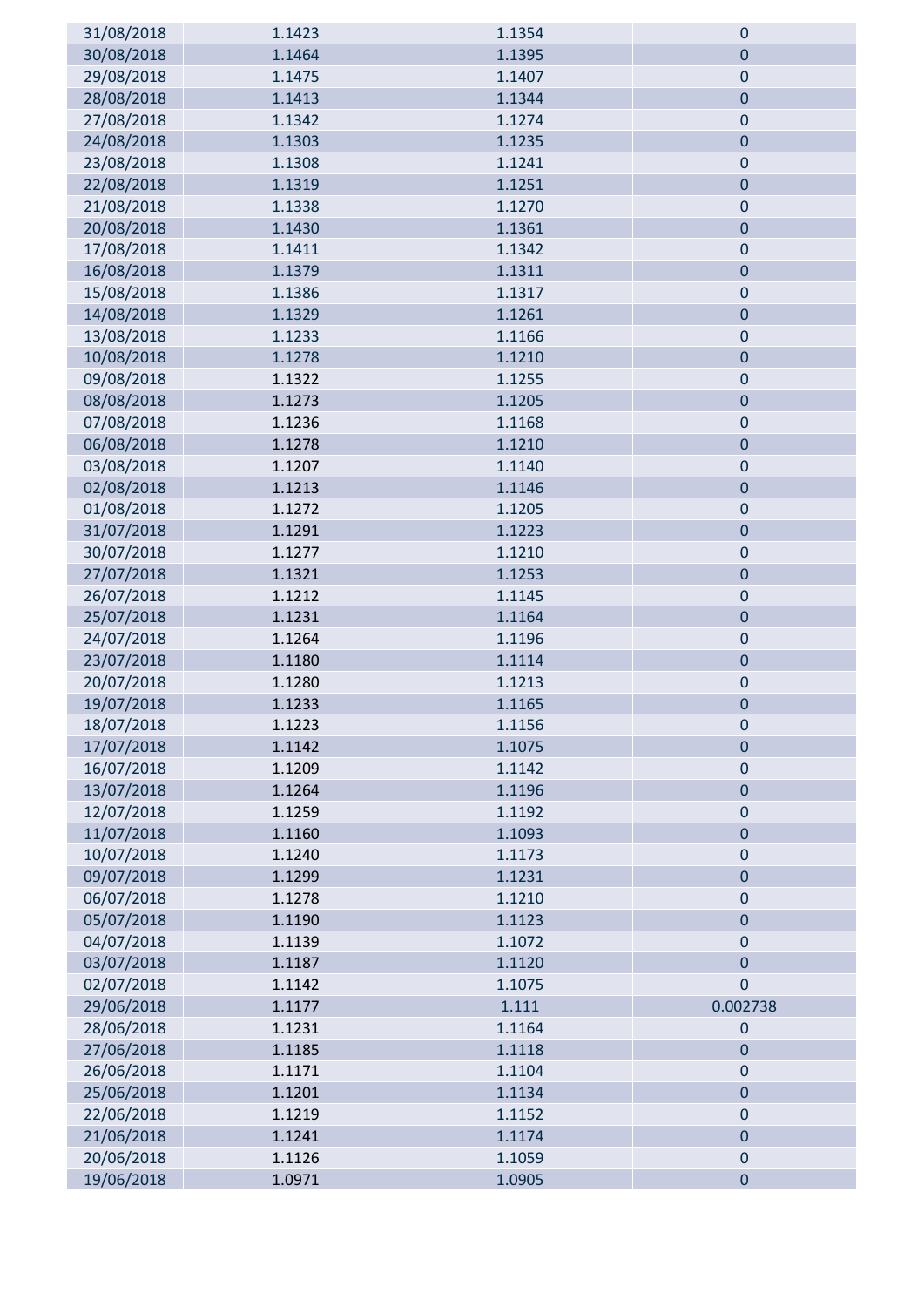| 18/06/2018               | 1.0966           | 1.0900           | $\pmb{0}$                |
|--------------------------|------------------|------------------|--------------------------|
| 15/06/2018               | 1.0953           | 1.0888           | $\bf 0$                  |
| 14/06/2018               | 1.0818           | 1.0753           | $\pmb{0}$                |
| 13/06/2018               | 1.0824           | 1.0759           | $\bf 0$                  |
| 12/06/2018               | 1.0883           | 1.0818           | $\mathbf 0$              |
| 08/06/2018               | 1.0852           | 1.0787           | $\mathbf 0$              |
| 07/06/2018               | 1.0874           | 1.0809           | $\pmb{0}$                |
| 06/06/2018               | 1.0812           | 1.0748           | $\bf 0$                  |
| 05/06/2018               | 1.0764           | 1.0700           | $\pmb{0}$                |
| 04/06/2018               | 1.0827           | 1.0762           | $\mathbf 0$              |
| 01/06/2018               | 1.0751           | 1.0687           | $\mathbf 0$              |
| 31/05/2018               | 1.0798           | 1.0734           | $\bf 0$                  |
| 30/05/2018               | 1.0746           | 1.0682           | $\mathbf 0$              |
| 29/05/2018               | 1.0805           | 1.0740           | $\bf 0$                  |
| 28/05/2018               | 1.0777           | 1.0712           | $\pmb{0}$                |
| 25/05/2018               | 1.0824           | 1.0760           | $\mathbf 0$              |
| 24/05/2018               | 1.0845           | 1.0780           | $\bf 0$                  |
| 23/05/2018               | 1.0833           | 1.0768           | $\bf 0$                  |
| 22/05/2018               | 1.0843           | 1.0778           | $\mathbf 0$              |
| 21/05/2018               | 1.0924           | 1.0858           | $\pmb{0}$                |
| 18/05/2018               | 1.0920           | 1.0854           | $\pmb{0}$                |
| 17/05/2018               | 1.0942           | 1.0877           | $\mathbf 0$              |
| 16/05/2018               | 1.0947           | 1.0881           | $\mathbf 0$              |
| 15/05/2018               | 1.0913           | 1.0848           | $\pmb{0}$                |
| 14/05/2018               | 1.0915           | 1.0850           | $\mathbf 0$              |
| 11/05/2018               | 1.0885           | 1.0820           | $\pmb{0}$                |
| 10/05/2018               | 1.0894           | 1.0829           | $\bf 0$                  |
| 09/05/2018               | 1.0859           | 1.0794           | $\mathbf 0$              |
| 08/05/2018               | 1.0823           | 1.0759           | $\pmb{0}$                |
| 07/05/2018               | 1.0821           | 1.0756           | $\bf 0$                  |
| 04/05/2018               | 1.0802           | 1.0737           | $\pmb{0}$                |
| 03/05/2018               | 1.0857           | 1.0792           | $\pmb{0}$                |
| 02/05/2018               | 1.0786           | 1.0722           | $\theta$                 |
| 01/05/2018               | 1.0737           | 1.0673           | $\mathbf 0$              |
| 30/04/2018               | 1.0685           | 1.0622           | $\pmb{0}$                |
| 27/04/2018               | 1.0629           | 1.0565           | $\mathbf 0$              |
| 26/04/2018               | 1.0551           | 1.0488           | $\bf 0$                  |
| 24/04/2018               | 1.0576           | 1.0513           | $\bf 0$                  |
| 23/04/2018               | 1.0490           | 1.0427           | $\bf 0$                  |
| 20/04/2018               | 1.0449           | 1.0386           | $\mathbf 0$              |
| 19/04/2018               | 1.0478           | 1.0415           | $\pmb{0}$                |
| 18/04/2018               | 1.0439           | 1.0377           | $\mathbf 0$              |
| 17/04/2018               | 1.0421           | 1.0359           | $\mathbf 0$              |
| 16/04/2018               | 1.0427           | 1.0364           | $\mathbf 0$              |
| 13/04/2018               | 1.0398           | 1.0336           | $\pmb{0}$                |
| 12/04/2018<br>11/04/2018 | 1.0382<br>1.0413 | 1.0320<br>1.0351 | $\pmb{0}$<br>$\mathbf 0$ |
|                          |                  |                  |                          |
| 10/04/2018<br>09/04/2018 | 1.0449<br>1.0360 | 1.0386<br>1.0298 | $\pmb{0}$<br>$\mathbf 0$ |
| 06/04/2018               | 1.0316           | 1.0254           | $\overline{0}$           |
| 05/04/2018               | 1.0324           | 1.0262           | $\mathbf 0$              |
| 04/04/2018               | 1.0263           | 1.0202           | $\mathbf 0$              |
| 03/04/2018               | 1.0249           | 1.0187           | $\overline{0}$           |
| 29/03/2018               | 1.0266           | 1.0205           | 0.01650000               |
|                          |                  |                  |                          |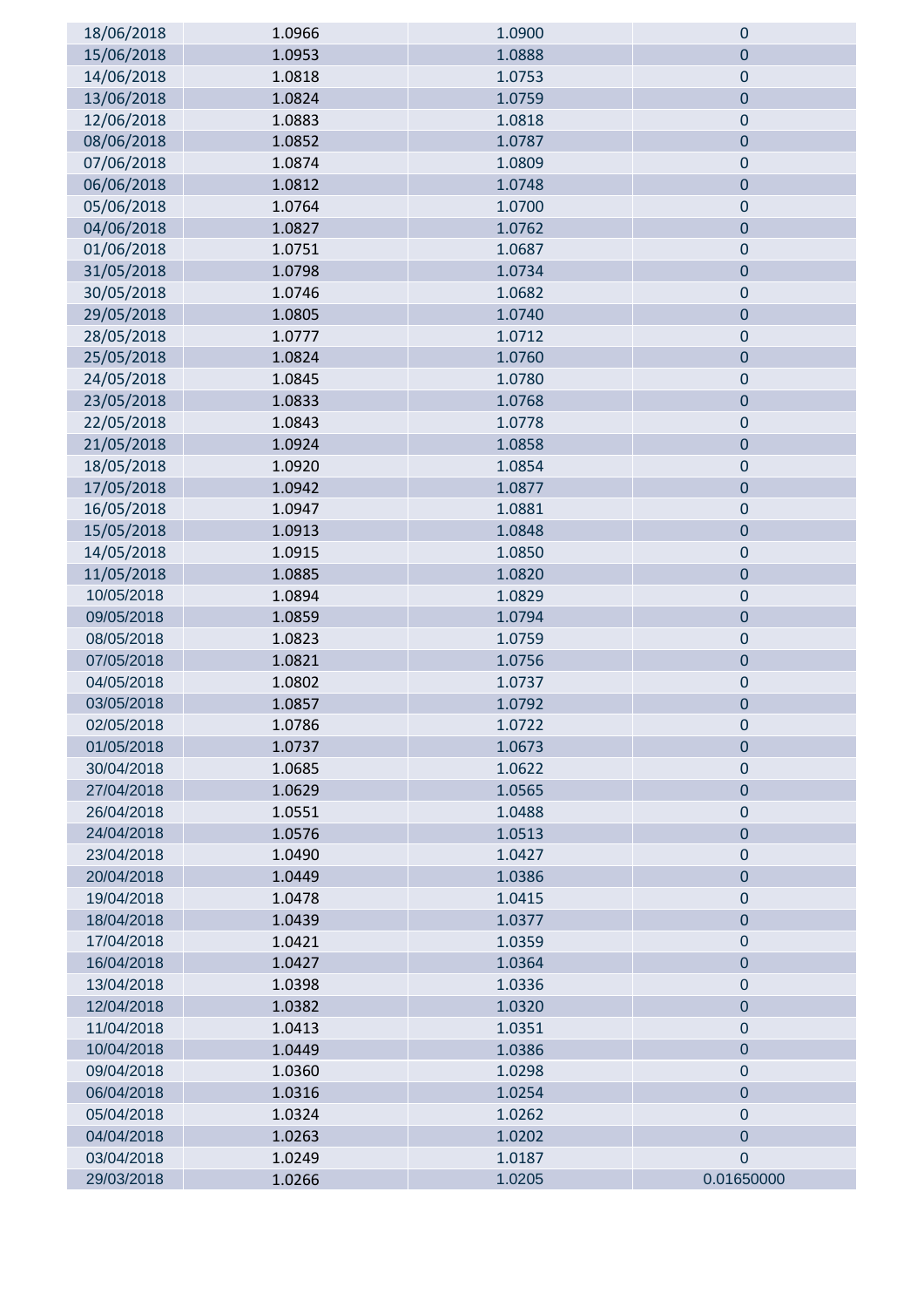| 28/03/2018               | 1.0489           | 1.0426           | $\mathbf 0$                |
|--------------------------|------------------|------------------|----------------------------|
| 27/03/2018               | 1.0544           | 1.0480           | $\overline{0}$             |
| 26/03/2018               | 1.0485           | 1.0422           | $\pmb{0}$                  |
| 23/03/2018               | 1.0532           | 1.0469           | $\pmb{0}$                  |
| 22/03/2018               | 1.0734           | 1.0670           | $\mathbf 0$                |
| 21/03/2018               | 1.0754           | 1.0690           | $\pmb{0}$                  |
| 20/03/2018               | 1.0739           | 1.0675           | $\pmb{0}$                  |
|                          |                  |                  |                            |
| 19/03/2018               | 1.0789           | 1.0724           | $\overline{0}$             |
| 16/03/2018               | 1.0773           | 1.0708           | $\pmb{0}$                  |
| 15/03/2018               | 1.0728           | 1.0664           | $\pmb{0}$                  |
| 14/03/2018               | 1.0769           | 1.0704           | $\pmb{0}$                  |
| 13/03/2018               | 1.0827           | 1.0762           | $\pmb{0}$                  |
| 12/03/2018<br>09/03/2018 | 1.0852           | 1.0787           | $\pmb{0}$<br>$\pmb{0}$     |
| 08/03/2018               | 1.0786<br>1.0750 | 1.0721<br>1.0686 | $\pmb{0}$                  |
| 07/03/2018               | 1.0652           | 1.0588           | $\pmb{0}$                  |
| 06/03/2018               | 1.0761           | 1.0697           | $\pmb{0}$                  |
| 05/03/2018               | 1.0643           | 1.0580           | $\pmb{0}$                  |
| 02/03/2018               | 1.0705           | 1.0641           | $\pmb{0}$                  |
| 01/03/2018               | 1.0784           | 1.0720           | $\pmb{0}$                  |
| 28/02/2018               | 1.0832           | 1.0767           | $\pmb{0}$                  |
| 27/02/2018               | 1.0886           | 1.0820           | $\pmb{0}$                  |
| 26/02/2018               | 1.0846           | 1.0781           | $\pmb{0}$                  |
| 23/02/2018               | 1.0747           | 1.0683           | $\pmb{0}$                  |
| 22/02/2018               | 1.0674           | 1.0610           | $\pmb{0}$                  |
| 21/02/2018               | 1.0665           | 1.0601           | $\pmb{0}$                  |
| 20/02/2018               | 1.0654           | 1.0590           | $\pmb{0}$                  |
| 19/02/2018               | 1.0611           | 1.0547           | $\pmb{0}$                  |
| 16/02/2018<br>15/02/2018 | 1.0569<br>1.0576 | 1.0505<br>1.0513 | $\pmb{0}$<br>$\pmb{0}$     |
| 14/02/2018               | 1.0446           | 1.0384           | $\pmb{0}$                  |
| 13/02/2018               | 1.0419           | 1.0357           | $\pmb{0}$                  |
| 12/02/2018               | 1.0345           | 1.0283           | $\pmb{0}$                  |
| 09/02/2018               | 1.0374           | 1.0312           | $\pmb{0}$                  |
| 08/02/2018               | 1.0465           | 1.0402           | $\pmb{0}$                  |
| 07/02/2018               | 1.0463           | 1.0401           | $\overline{0}$             |
| 06/02/2018               | 1.0388           | 1.0326           | $\mathbf 0$                |
| 05/02/2018               | 1.0714           | 1.0649           | $\mathbf 0$                |
| 02/02/2018               | 1.0877           | 1.0812           | $\pmb{0}$                  |
| 01/02/2018               | 1.0832           | 1.0767           | $\pmb{0}$                  |
| 31/01/2018               | 1.0736           | 1.0672           | $\pmb{0}$                  |
| 30/01/2018<br>29/01/2018 | 1.0720<br>1.0809 | 1.0656<br>1.0744 | $\pmb{0}$<br>$\pmb{0}$     |
| 25/01/2018               | 1.0769           | 1.0705           | $\pmb{0}$                  |
| 24/01/2018               | 1.0789           | 1.0725           | $\pmb{0}$                  |
| 23/01/2018               | 1.0747           | 1.0683           | $\pmb{0}$                  |
| 22/01/2018               | 1.0673           | 1.0642           | $\pmb{0}$                  |
| 19/01/2018               | 1.0678           | 1.0615           | $\pmb{0}$                  |
| 18/01/2018               | 1.0689           | 1.0625           | $\pmb{0}$                  |
| 17/01/2018               | 1.0675           | 1.0611           | $\pmb{0}$                  |
| 16/01/2018               | 1.0735           | 1.0671           | $\pmb{0}$                  |
| 15/01/2018               | 1.0776           | 1.0711           | $\pmb{0}$                  |
| 12/01/2018               | 1.0767           | 1.0703           | $\pmb{0}$                  |
| 11/01/2018               | 1.0752           | 1.0688           | $\pmb{0}$                  |
| 10/01/2018               | 1.0812           | 1.0747           | $\mathbf 0$                |
| 09/01/2018<br>08/01/2018 | 1.0884<br>1.0889 | 1.0819<br>1.0824 | $\mathbf 0$                |
| 05/01/2018               | 1.0891           | 1.0825           | $\mathbf 0$<br>$\mathbf 0$ |
| 04/01/2018               | 1.0810           | 1.0745           | $\pmb{0}$                  |
| 03/01/2018               | 1.0793           | 1.0729           | $\pmb{0}$                  |
| 02/01/2018               | 1.0787           | 1.0722           | $\pmb{0}$                  |
|                          |                  |                  |                            |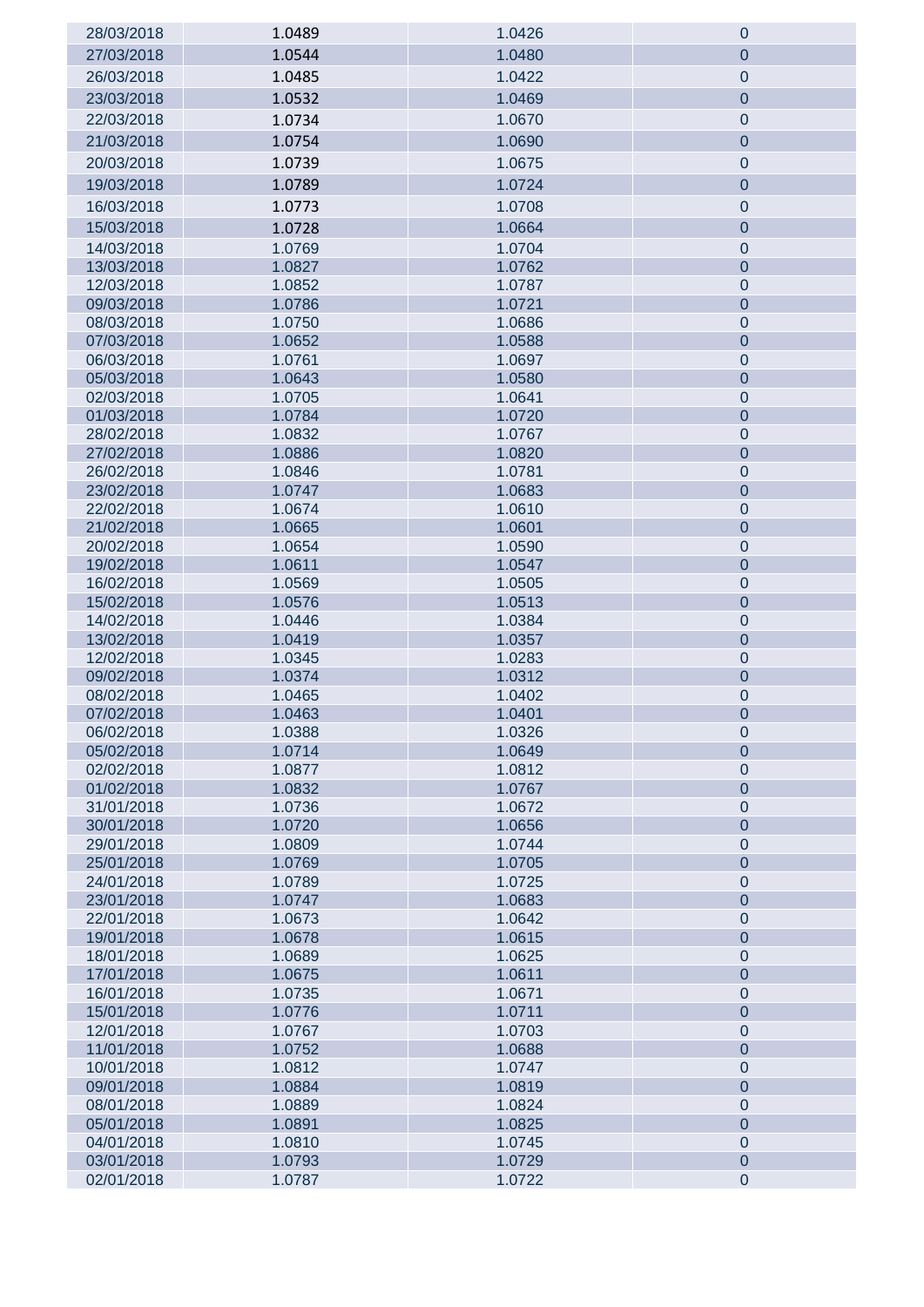| 29/12/2017 | 1.0793 | 1.0729 | 0.01099971     |
|------------|--------|--------|----------------|
| 28/12/2017 | 1.0936 | 1.0870 | 0              |
| 27/12/2017 | 1.0899 | 1.0834 | $\overline{0}$ |
| 22/12/2017 | 1.0891 | 1.0826 | $\mathbf 0$    |
| 21/12/2017 | 1.0874 | 1.0809 | $\overline{0}$ |
| 20/12/2017 | 1.0905 | 1.0840 | $\mathbf 0$    |
| 19/12/2017 | 1.0895 | 1.0830 | $\overline{0}$ |
| 18/12/2017 | 1.0837 | 1.0772 | $\mathbf 0$    |
| 15/12/2017 | 1.0761 | 1.0697 |                |
|            |        |        | $\mathbf 0$    |
| 14/12/2017 | 1.0782 | 1.0717 | $\mathbf 0$    |
| 13/12/2017 | 1.0793 | 1.0728 | $\mathbf 0$    |
| 12/12/2017 | 1.0793 | 1.0728 | $\mathbf 0$    |
| 11/12/2017 | 1.0743 | 1.0679 | $\mathbf 0$    |
| 08/12/2017 | 1.0715 | 1.0651 | $\mathbf 0$    |
| 07/12/2017 | 1.0679 | 1.0615 | $\mathbf 0$    |
| 06/12/2017 | 1.0612 | 1.0549 | $\mathbf 0$    |
| 05/12/2017 | 1.0630 | 1.0567 | $\mathbf 0$    |
| 04/12/2017 | 1.0691 | 1.0627 | $\mathbf 0$    |
| 01/12/2017 | 1.0708 | 1.0644 | $\mathbf 0$    |
| 30/11/2017 | 1.0689 | 1.0625 | $\mathbf 0$    |
| 29/11/2017 | 1.0768 | 1.0704 | $\mathbf 0$    |
| 28/11/2017 | 1.0722 | 1.0658 | $\mathbf 0$    |
| 27/11/2017 | 1.0740 | 1.0676 | $\mathbf 0$    |
| 24/11/2017 | 1.0730 | 1.0666 | $\mathbf 0$    |
|            |        |        |                |
| 23/11/2017 | 1.0756 | 1.0691 | $\mathbf 0$    |
| 22/11/2017 | 1.0758 | 1.0694 | $\mathbf 0$    |
| 21/11/2017 | 1.0724 | 1.0660 | $\mathbf 0$    |
| 20/11/2017 | 1.0675 | 1.0611 | $\mathbf 0$    |
| 17/11/2017 | 1.0692 | 1.0628 | $\mathbf{0}$   |
| 16/11/2017 | 1.0652 | 1.0588 | $\mathbf 0$    |
| 15/11/2017 | 1.0660 | 1.0596 | $\mathbf{0}$   |
| 14/11/2017 | 1.0702 | 1.0638 | $\mathbf 0$    |
| 13/11/2017 | 1.0789 | 1.0725 | $\mathbf{0}$   |
| 10/11/2017 | 1.0761 | 1.0697 | $\mathbf 0$    |
| 09/11/2017 | 1.0796 | 1.0731 | $\mathbf 0$    |
| 08/11/2017 | 1.0701 | 1.0637 | $\mathbf 0$    |
| 07/11/2017 | 1.0703 | 1.0639 | $\mathbf 0$    |
| 06/11/2017 | 1.0614 | 1.0550 | $\pmb{0}$      |
| 03/11/2017 | 1.0602 | 1.0539 | $\mathbf 0$    |
| 02/11/2017 | 1.0541 | 1.0478 | $\mathbf 0$    |
| 01/11/2017 | 1.0564 | 1.0501 | $\mathbf{0}$   |
| 31/10/2017 | 1.0502 | 1.0440 | $\mathbf 0$    |
| 30/10/2017 | 1.0527 | 1.0464 |                |
|            |        |        | $\mathbf{0}$   |
| 27/10/2017 | 1.0480 | 1.0418 | $\mathbf 0$    |
| 26/10/2017 | 1.0493 | 1.0430 | $\mathbf{0}$   |
| 25/10/2017 | 1.0471 | 1.0408 | $\mathbf 0$    |
| 24/10/2017 | 1.0436 | 1.0374 | $\mathbf{0}$   |
| 23/10/2017 | 1.0434 | 1.0372 | $\mathbf 0$    |
| 20/10/2017 | 1.0451 | 1.0389 | $\mathbf{0}$   |
| 19/10/2017 | 1.0429 | 1.0367 | $\mathbf 0$    |
| 18/10/2017 | 1.0412 | 1.0349 | $\mathbf{0}$   |
| 17/10/2017 | 1.0430 | 1.0368 | $\mathbf 0$    |
| 16/10/2017 | 1.0379 | 1.0317 | $\mathbf{0}$   |
| 13/10/2017 | 1.0327 | 1.0265 | $\mathbf 0$    |
| 12/10/2017 | 1.0293 | 1.0231 | $\mathbf{0}$   |
| 11/10/2017 | 1.0250 | 1.0188 | $\mathbf 0$    |
| 10/10/2017 | 1.0186 | 1.0125 | $\mathbf{0}$   |
| 9/10/2017  | 1.0200 | 1.0139 | $\mathbf 0$    |
| 6/10/2017  | 1.0156 | 1.0095 | $\mathbf{0}$   |
| 5/10/2017  | 1.0053 | 0.9993 | $\mathbf 0$    |
| 4/10/2017  | 1.0065 | 1.0005 | $\mathbf 0$    |
|            |        |        |                |
| 3/10/2017  | 1.0145 | 1.0085 | $\pmb{0}$      |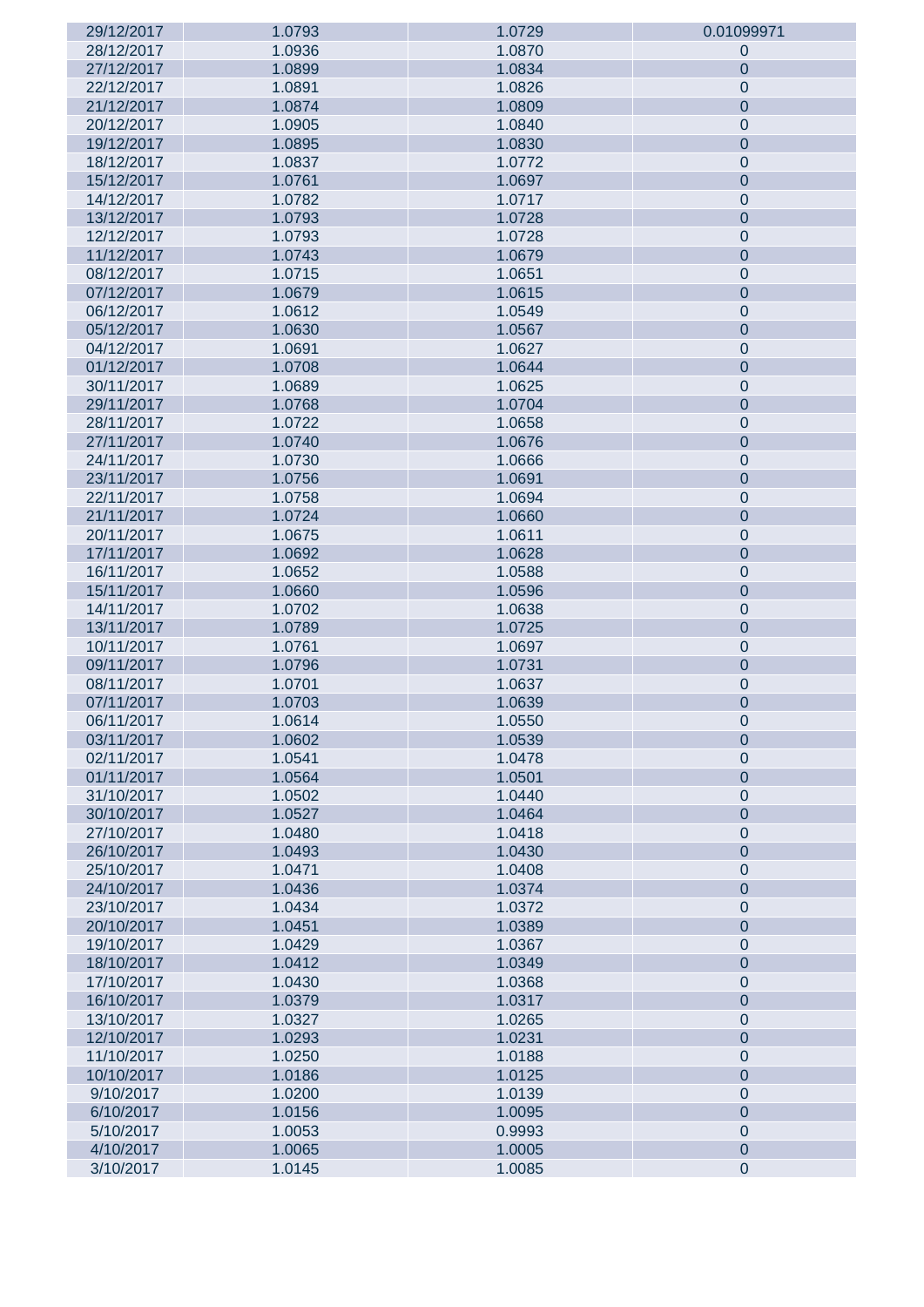| 29/09/2017 | 1.0117 | 1.0056 | 0.01821356     |
|------------|--------|--------|----------------|
| 28/09/2017 | 1.0269 | 1.0208 | $\mathbf 0$    |
| 27/09/2017 | 1.0261 | 1.0200 | $\overline{0}$ |
| 26/09/2017 | 1.0278 | 1.0217 | $\mathbf 0$    |
| 25/09/2017 | 1.0303 | 1.0241 | $\overline{0}$ |
| 22/09/2017 | 1.0286 | 1.0224 | $\mathbf 0$    |
| 21/09/2017 | 1.0228 | 1.0167 | $\mathbf 0$    |
| 20/09/2017 | 1.0321 | 1.0259 | $\mathbf 0$    |
| 19/09/2017 | 1.0329 | 1.0267 | $\mathbf{0}$   |
|            |        |        |                |
| 18/09/2017 | 1.0333 | 1.0271 | $\mathbf 0$    |
| 15/09/2017 | 1.0275 | 1.0214 | $\mathbf{0}$   |
| 14/09/2017 | 1.0365 | 1.0303 | $\mathbf 0$    |
| 13/09/2017 | 1.0373 | 1.0311 | $\mathbf{0}$   |
| 12/09/2017 | 1.0370 | 1.0308 | $\mathbf 0$    |
| 11/09/2017 | 1.0295 | 1.0233 | $\mathbf{0}$   |
| 08/09/2017 | 1.0225 | 1.0163 | $\mathbf 0$    |
| 07/09/2017 | 1.0238 | 1.0177 | $\mathbf{0}$   |
| 06/09/2017 | 1.0233 | 1.0172 | $\mathbf 0$    |
| 05/09/2017 | 1.0269 | 1.0207 | $\mathbf{0}$   |
| 04/09/2017 | 1.0257 | 1.0196 | $\mathbf 0$    |
| 01/09/2017 | 1.0294 | 1.0233 | $\mathbf{0}$   |
| 31/08/2017 | 1.0272 | 1.0211 | $\mathbf 0$    |
| 30/08/2017 | 1.0182 | 1.0122 | $\mathbf{0}$   |
| 29/08/2017 | 1.0160 | 1.0099 | $\mathbf 0$    |
| 28/08/2017 | 1.0214 | 1.0153 | $\mathbf{0}$   |
| 25/08/2017 | 1.0260 | 1.0199 |                |
|            |        |        | $\mathbf 0$    |
| 24/08/2017 | 1.0265 | 1.0204 | $\mathbf{0}$   |
| 23/08/2017 | 1.0230 | 1.0169 | $\mathbf 0$    |
| 22/08/2017 | 1.0249 | 1.0188 | $\mathbf{0}$   |
| 21/08/2017 | 1.0203 | 1.0142 | $\mathbf 0$    |
| 18/08/2017 | 1.0228 | 1.0167 | $\mathbf{0}$   |
| 17/08/2017 | 1.0295 | 1.0233 | $\mathbf 0$    |
| 16/08/2017 | 1.0304 | 1.0243 | $\mathbf{0}$   |
| 15/08/2017 | 1.0228 | 1.0167 | $\mathbf 0$    |
| 14/08/2017 | 1.0174 | 1.0113 | $\mathbf{0}$   |
| 11/08/2017 | 1.0112 | 1.0052 | $\mathbf 0$    |
| 10/08/2017 | 1.0223 | 1.0162 | $\mathbf 0$    |
| 09/08/2017 | 1.0233 | 1.0172 | $\mathbf{0}$   |
| 08/08/2017 | 1.0196 | 1.0135 | $\mathbf 0$    |
| 07/08/2017 | 1.0256 | 1.0195 | $\mathbf 0$    |
| 04/08/2017 | 1.0174 | 1.0113 | $\overline{0}$ |
| 03/08/2017 | 1.0196 | 1.0135 | $\mathbf 0$    |
| 02/08/2017 | 1.0224 | 1.0163 | $\overline{0}$ |
| 01/08/2017 | 1.0282 | 1.0221 | $\mathbf 0$    |
| 31/07/2017 | 1.0191 | 1.0130 | $\overline{0}$ |
| 28/07/2017 | 1.0173 | 1.0112 | $\mathbf 0$    |
| 27/07/2017 | 1.0338 | 1.0276 | $\overline{0}$ |
| 26/07/2017 | 1.0327 | 1.0266 |                |
|            |        |        | $\mathbf 0$    |
| 25/07/2017 | 1.0231 | 1.0169 | $\overline{0}$ |
| 24/07/2017 | 1.0155 | 1.0094 | $\mathbf 0$    |
| 21/07/2017 | 1.0225 | 1.0164 | $\overline{0}$ |
| 20/07/2017 | 1.0303 | 1.0242 | $\mathbf 0$    |
| 19/07/2017 | 1.0253 | 1.0192 | $\overline{0}$ |
| 18/07/2017 | 1.0167 | 1.0107 | $\mathbf 0$    |
| 17/07/2017 | 1.0308 | 1.0246 | $\overline{0}$ |
| 14/07/2017 | 1.0320 | 1.0258 | $\mathbf 0$    |
| 13/07/2017 | 1.0269 | 1.0207 | $\overline{0}$ |
| 12/07/2017 | 1.0148 | 1.0088 | $\mathbf 0$    |
| 11/07/2017 | 1.0253 | 1.0192 | $\overline{0}$ |
| 10/07/2017 | 1.0241 | 1.0180 | $\mathbf 0$    |
| 7/07/2017  | 1.0209 | 1.0148 | $\overline{0}$ |
| 6/07/2017  | 1.0299 | 1.0238 | $\pmb{0}$      |
|            |        |        |                |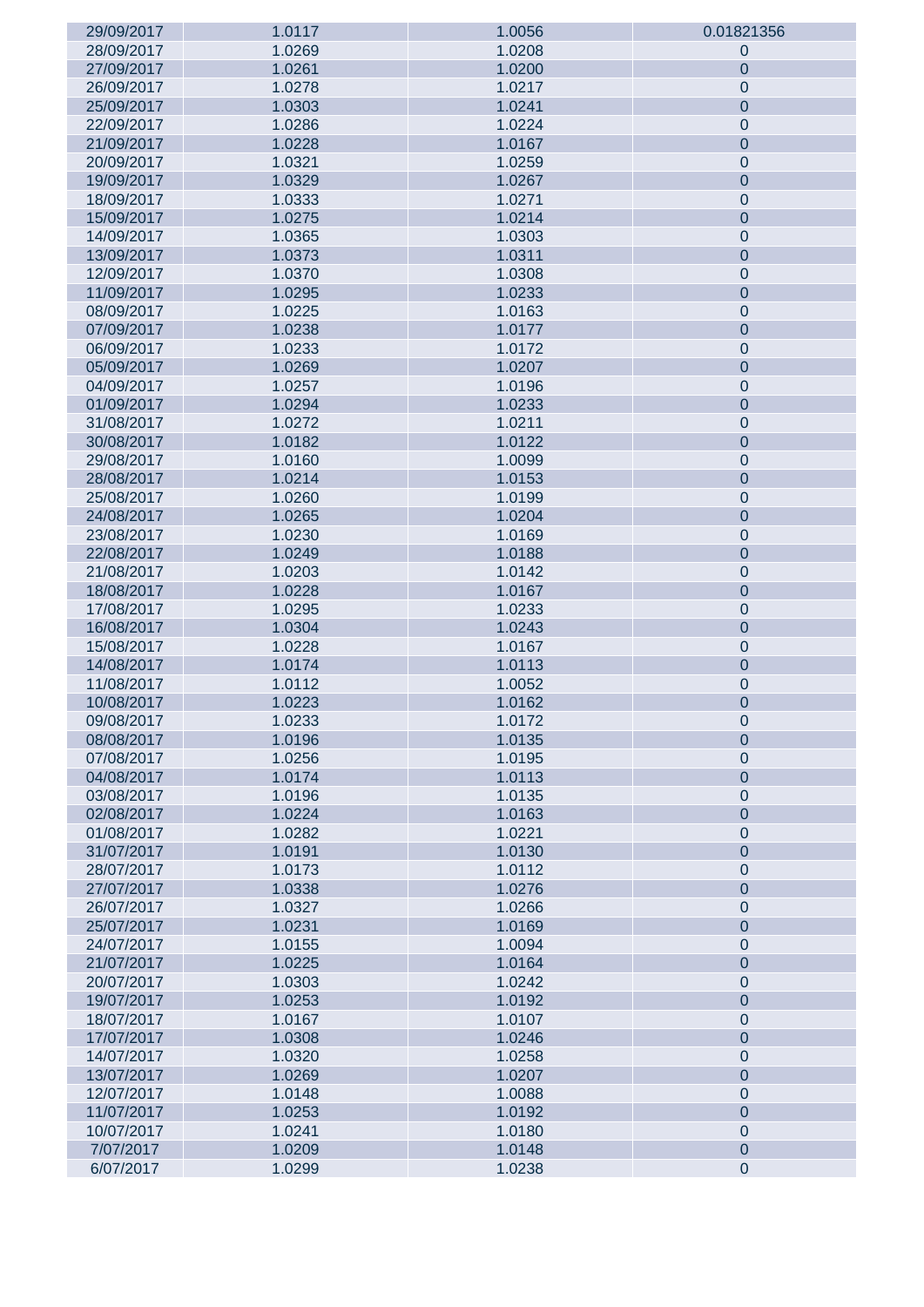| 5/07/2017  | 1.0304 | 1.0243 | $\mathbf 0$    |
|------------|--------|--------|----------------|
| 4/07/2017  | 1.0336 | 1.0274 | $\pmb{0}$      |
| 3/07/2017  | 1.0164 | 1.0103 | $\overline{0}$ |
| 30/06/2017 | 1.0236 | 1.0174 | 0.01261744     |
| 29/06/2017 | 1.0545 | 1.0481 | $\mathbf 0$    |
| 28/06/2017 | 1.0395 | 1.0333 | $\pmb{0}$      |
| 27/06/2017 | 1.0301 | 1.0240 | $\overline{0}$ |
| 26/06/2017 | 1.0314 | 1.0252 | $\pmb{0}$      |
| 23/06/2017 | 1.0310 | 1.0248 | $\mathbf 0$    |
|            |        |        |                |
| 22/06/2017 | 1.0316 | 1.0254 | $\mathbf 0$    |
| 21/06/2017 | 1.0233 | 1.0172 | $\mathbf 0$    |
| 20/06/2017 | 1.0403 | 1.0341 | $\mathbf 0$    |
| 19/06/2017 | 1.0489 | 1.0426 | $\mathbf 0$    |
| 16/06/2017 | 1.0432 | 1.0369 | $\mathbf 0$    |
| 15/06/2017 | 1.0415 | 1.0352 | $\mathbf 0$    |
| 14/06/2017 | 1.0562 | 1.0498 | $\mathbf 0$    |
| 13/06/2017 | 1.0445 | 1.0383 | $\mathbf 0$    |
| 9/06/2017  | 1.0274 | 1.0212 | $\mathbf 0$    |
| 8/06/2017  | 1.0279 | 1.0217 | $\mathbf 0$    |
| 7/06/2017  | 1.0254 | 1.0192 | $\mathbf 0$    |
| 6/06/2017  | 1.0245 | 1.0184 | $\mathbf 0$    |
| 5/06/2017  | 1.0401 | 1.0339 | $\mathbf 0$    |
| 2/06/2017  | 1.0468 | 1.0406 | $\mathbf 0$    |
| 1/06/2017  | 1.0370 | 1.0308 | $\mathbf 0$    |
| 31/05/2017 | 1.0356 | 1.0294 | $\mathbf 0$    |
| 30/05/2017 | 1.0339 | 1.0277 | $\mathbf 0$    |
| 29/05/2017 | 1.0314 | 1.0252 | $\mathbf 0$    |
|            |        |        |                |
| 26/05/2017 | 1.0412 | 1.0349 | $\mathbf 0$    |
| 25/05/2017 | 1.0486 | 1.0424 | $\mathbf 0$    |
| 24/05/2017 | 1.0468 | 1.0406 | $\mathbf 0$    |
| 23/05/2017 | 1.0467 | 1.0405 | $\mathbf 0$    |
| 22/05/2017 | 1.0488 | 1.0425 | $\mathbf 0$    |
| 19/05/2017 | 1.0418 | 1.0355 | $\mathbf 0$    |
| 18/05/2017 | 1.0422 | 1.0359 | $\mathbf 0$    |
| 17/05/2017 | 1.0499 | 1.0436 | $\mathbf 0$    |
| 16/05/2017 | 1.0620 | 1.0557 | $\mathbf 0$    |
| 15/05/2017 | 1.0565 | 1.0501 | $\mathbf 0$    |
| 12/05/2017 | 1.0555 | 1.0492 | $\mathbf 0$    |
| 11/05/2017 | 1.0622 | 1.0558 | $\overline{0}$ |
| 10/05/2017 | 1.0627 | 1.0563 | $\mathbf 0$    |
| 9/05/2017  | 1.0562 | 1.0499 | $\overline{0}$ |
| 8/05/2017  | 1.0627 | 1.0564 | $\mathbf 0$    |
| 5/05/2017  | 1.0556 | 1.0492 | $\overline{0}$ |
| 4/05/2017  | 1.0617 | 1.0553 | $\mathbf 0$    |
| 3/05/2017  | 1.0658 | 1.0595 | $\overline{0}$ |
| 2/05/2017  | 1.0771 | 1.0707 | $\mathbf 0$    |
| 1/05/2017  | 1.0775 | 1.0711 | $\overline{0}$ |
| 28/04/2017 | 1.0709 | 1.0645 | $\mathbf 0$    |
| 27/04/2017 | 1.0698 | 1.0634 | $\overline{0}$ |
| 26/04/2017 | 1.0677 | 1.0613 | $\mathbf 0$    |
| 24/04/2017 | 1.0604 | 1.0540 | $\overline{0}$ |
| 21/04/2017 | 1.0561 | 1.0497 | $\mathbf 0$    |
| 20/04/2017 | 1.0483 | 1.0421 | $\overline{0}$ |
|            |        |        |                |
| 19/04/2017 | 1.0469 | 1.0407 | $\mathbf 0$    |
| 18/04/2017 | 1.0524 | 1.0462 | $\overline{0}$ |
| 13/04/2017 | 1.0616 | 1.0553 | $\mathbf 0$    |
| 12/04/2017 | 1.0713 | 1.0649 | $\overline{0}$ |
| 11/04/2017 | 1.0721 | 1.0657 | $\mathbf 0$    |
| 10/04/2017 | 1.0688 | 1.0624 | $\overline{0}$ |
| 7/04/2017  | 1.0596 | 1.0532 | $\mathbf 0$    |
| 6/04/2017  | 1.0591 | 1.0527 | $\mathbf 0$    |
| 5/04/2017  | 1.0635 | 1.0571 | $\mathbf 0$    |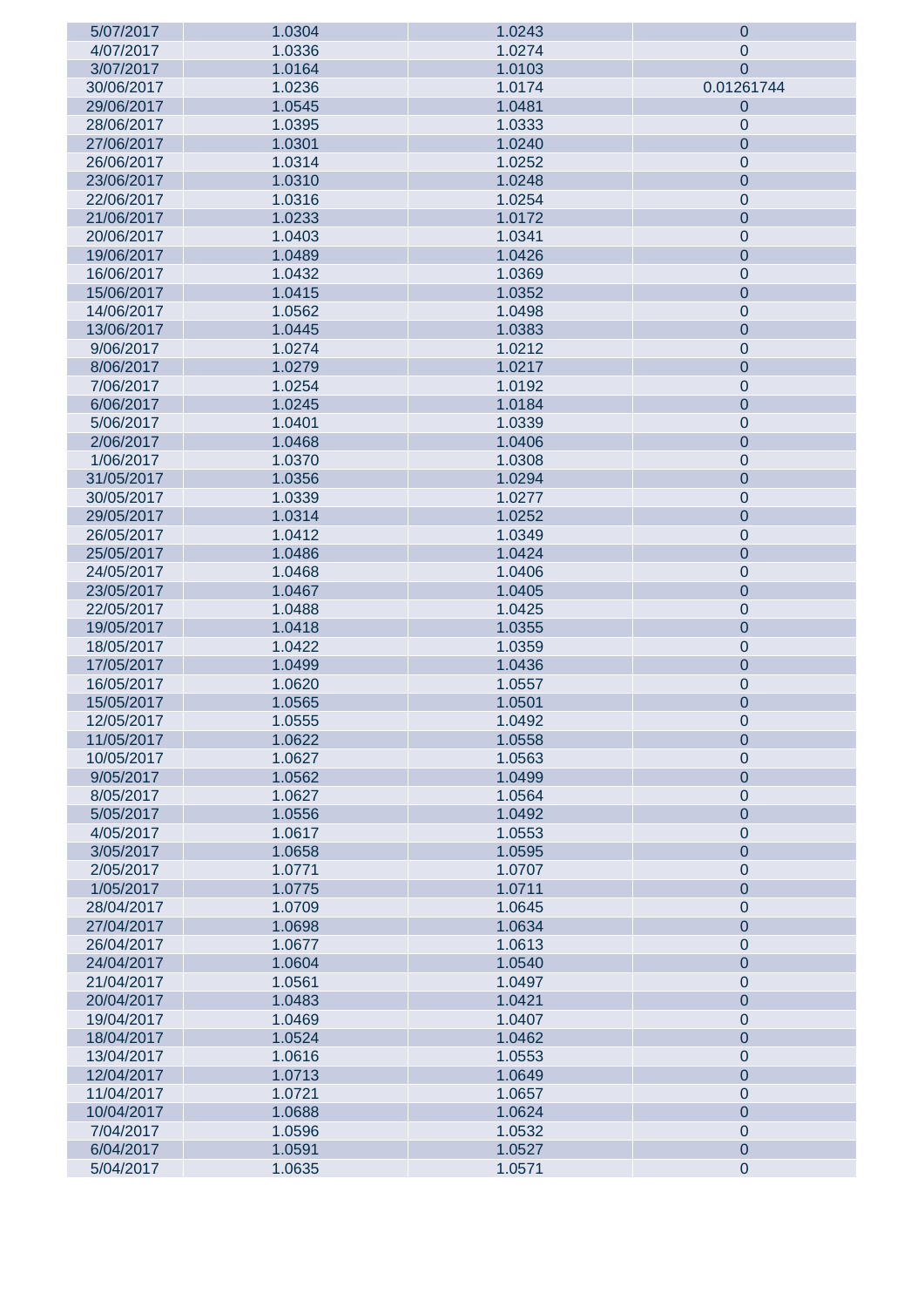| 4/04/2017  | 1.0591 | 1.0528 | $\mathbf 0$    |
|------------|--------|--------|----------------|
| 3/04/2017  | 1.0628 | 1.0564 | 0              |
| 31/03/2017 | 1.0626 | 1.0563 | 0.00899471     |
| 30/03/2017 | 1.0773 | 1.0709 | $\mathbf 0$    |
| 29/03/2017 | 1.0723 | 1.0659 | $\mathbf 0$    |
| 27/03/2017 | 1.0496 | 1.0433 | $\mathbf 0$    |
| 24/03/2017 | 1.0505 | 1.0442 | $\mathbf 0$    |
| 23/03/2017 | 1.0419 | 1.0356 | $\mathbf 0$    |
|            |        |        |                |
| 22/03/2017 | 1.0373 | 1.0311 | $\mathbf 0$    |
| 21/03/2017 | 1.0541 | 1.0478 | $\mathbf 0$    |
| 20/03/2017 | 1.056  | 1.0497 | $\mathbf 0$    |
| 17/03/2017 | 1.06   | 1.0537 | $\mathbf 0$    |
| 16/03/2017 | 1.0575 | 1.0511 | $\mathbf 0$    |
| 15/03/2017 | 1.0572 | 1.0509 | $\mathbf 0$    |
| 14/03/2017 | 1.0545 | 1.0482 | $\mathbf 0$    |
| 13/03/2017 | 1.0539 | 1.0476 | $\mathbf 0$    |
| 10/03/2017 | 1.0566 | 1.0503 | $\mathbf 0$    |
| 9/03/2017  | 1.0494 | 1.0431 | $\mathbf 0$    |
| 8/03/2017  | 1.0504 | 1.0442 | $\mathbf 0$    |
| 7/03/2017  | 1.0513 | 1.045  | $\mathbf 0$    |
| 6/03/2017  | 1.0479 | 1.0416 | $\mathbf 0$    |
| 3/03/2017  | 1.0435 | 1.0373 | $\mathbf 0$    |
| 2/03/2017  | 1.051  | 1.0447 | $\mathbf 0$    |
| 1/03/2017  | 1.0349 | 1.0287 | $\mathbf 0$    |
| 27/02/2017 | 1.0373 | 1.0311 |                |
|            |        |        | $\mathbf 0$    |
| 24/02/2017 | 1.0397 | 1.0335 | $\mathbf 0$    |
| 23/02/2017 | 1.0469 | 1.0406 | $\mathbf 0$    |
| 22/02/2017 | 1.0498 | 1.0435 | $\mathbf 0$    |
| 21/02/2017 | 1.0468 | 1.0405 | $\mathbf 0$    |
| 20/02/2017 | 1.0455 | 1.0393 | $\mathbf 0$    |
| 17/02/2017 | 1.046  | 1.0398 | $\mathbf 0$    |
| 16/02/2017 | 1.0482 | 1.0419 | $\mathbf 0$    |
| 15/02/2017 | 1.045  | 1.0387 | $\mathbf 0$    |
| 14/02/2017 | 1.0336 | 1.0274 | $\mathbf 0$    |
| 13/02/2017 | 1.0358 | 1.0296 | $\mathbf 0$    |
| 10/02/2017 | 1.0281 | 1.0219 | $\mathbf 0$    |
| 9/02/2017  | 1.0165 | 1.0104 | $\mathbf 0$    |
| 8/02/2017  | 1.0147 | 1.0087 | $\mathbf 0$    |
| 7/02/2017  | 1.0095 | 1.0034 | 0              |
| 6/02/2017  | 1.0101 | 1.004  | $\mathbf 0$    |
| 3/02/2017  | 1.0116 | 1.0055 | $\overline{0}$ |
| 2/02/2017  | 1.0157 | 1.0096 | $\mathbf 0$    |
| 1/02/2017  | 1.0181 | 1.012  | $\overline{0}$ |
| 31/01/2017 | 1.0113 | 1.0052 | $\mathbf 0$    |
| 30/01/2017 | 1.0175 | 1.0114 | $\overline{0}$ |
| 27/01/2017 | 1.0269 | 1.0208 | $\mathbf 0$    |
| 25/01/2017 | 1.0182 | 1.0121 | $\overline{0}$ |
| 24/01/2017 |        | 1.0078 |                |
|            | 1.0138 |        | $\mathbf 0$    |
| 23/01/2017 | 1.009  | 1.003  | $\mathbf 0$    |
| 20/01/2017 | 1.016  | 1.0099 | $\mathbf 0$    |
| 19/01/2017 | 1.023  | 1.0169 | $\mathbf 0$    |
| 18/01/2017 | 1.0215 | 1.0154 | $\mathbf 0$    |
| 17/01/2017 | 1.0245 | 1.0184 | $\mathbf 0$    |
| 16/01/2017 | 1.0341 | 1.0279 | $\mathbf 0$    |
| 13/01/2017 | 1.0299 | 1.0238 | $\mathbf 0$    |
| 12/01/2017 | 1.0373 | 1.0311 | $\mathbf 0$    |
| 11/01/2017 | 1.0378 | 1.0316 | $\mathbf 0$    |
| 10/01/2017 | 1.0363 | 1.0301 | $\mathbf 0$    |
| 9/01/2017  |        |        |                |
|            | 1.0451 | 1.0388 | $\mathbf 0$    |
| 6/01/2017  | 1.035  | 1.0288 | $\mathbf 0$    |
| 5/01/2017  | 1.0356 | 1.0294 | $\mathbf 0$    |